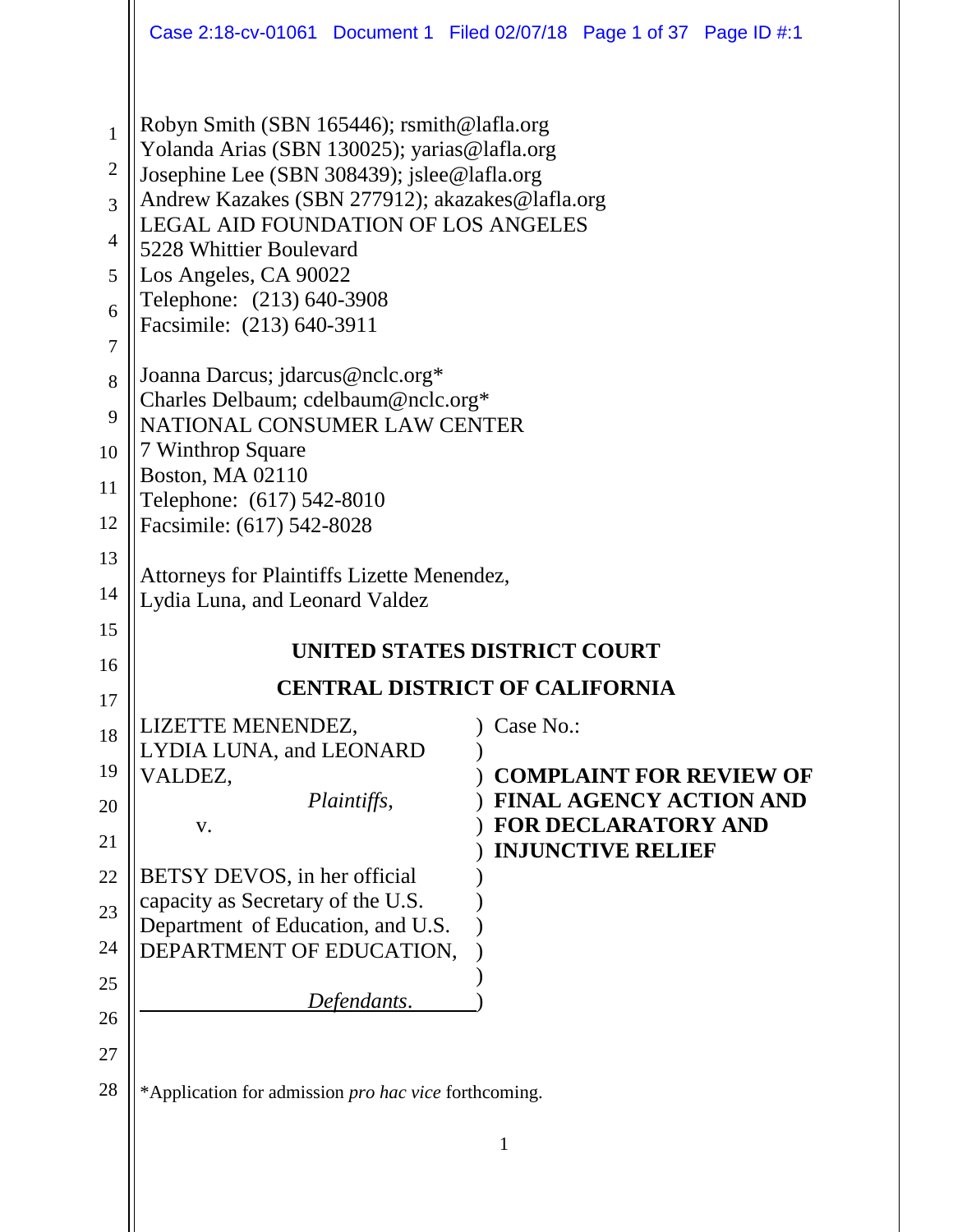### **INTRODUCTION**

1. Pursuant to the Administrative Procedure Act ("APA"), 5 U.S.C. §§ 701-706, and the Declaratory Judgment Act, 28 U.S.C. §§ 2201-2202, Plaintiffs Lizette Menendez, Lydia Luna, and Leonard Valdez ("Plaintiffs") bring this lawsuit to challenge the unlawful denial of their applications for federal student loan discharges by the U.S. Department of Education and Secretary Betsy DeVos ("Defendants").

2. Plaintiffs also challenge, pursuant to the APA, Defendants' unlawful delays of the effective date of an updated false certification discharge regulation which was intended to clarify loan discharge eligibility for student loan borrowers, including Plaintiffs, whose schools used fake high school diplomas to fraudulently certify their federal financial aid eligibility.

3. Plaintiffs, all residents of Southern California, wanted to pursue higher education to improve their job prospects and earning potential. Their career options had previously been limited, in part, because they had not completed high school.

4. In 2013, upon visiting the for-profit Marinello Schools of Beauty ("Marinello") to inquire about its programs, Marinello promised Plaintiffs they could earn a high school diploma from Parkridge Private School ("Parkridge") and receive the career training necessary to work as cosmetologists.

5. After a test was administered by Marinello, each Plaintiff received a high school diploma from Parkridge, then enrolled at a Marinello campus. After Plaintiffs graduated, they discovered that the Marinello education was worthless because it did not teach basic skills that they needed for employment as cosmetologists. Nonetheless, Marinello took their money and left them with unaffordable student loan debt.

6. Later, Plaintiffs learned that their high school diplomas were not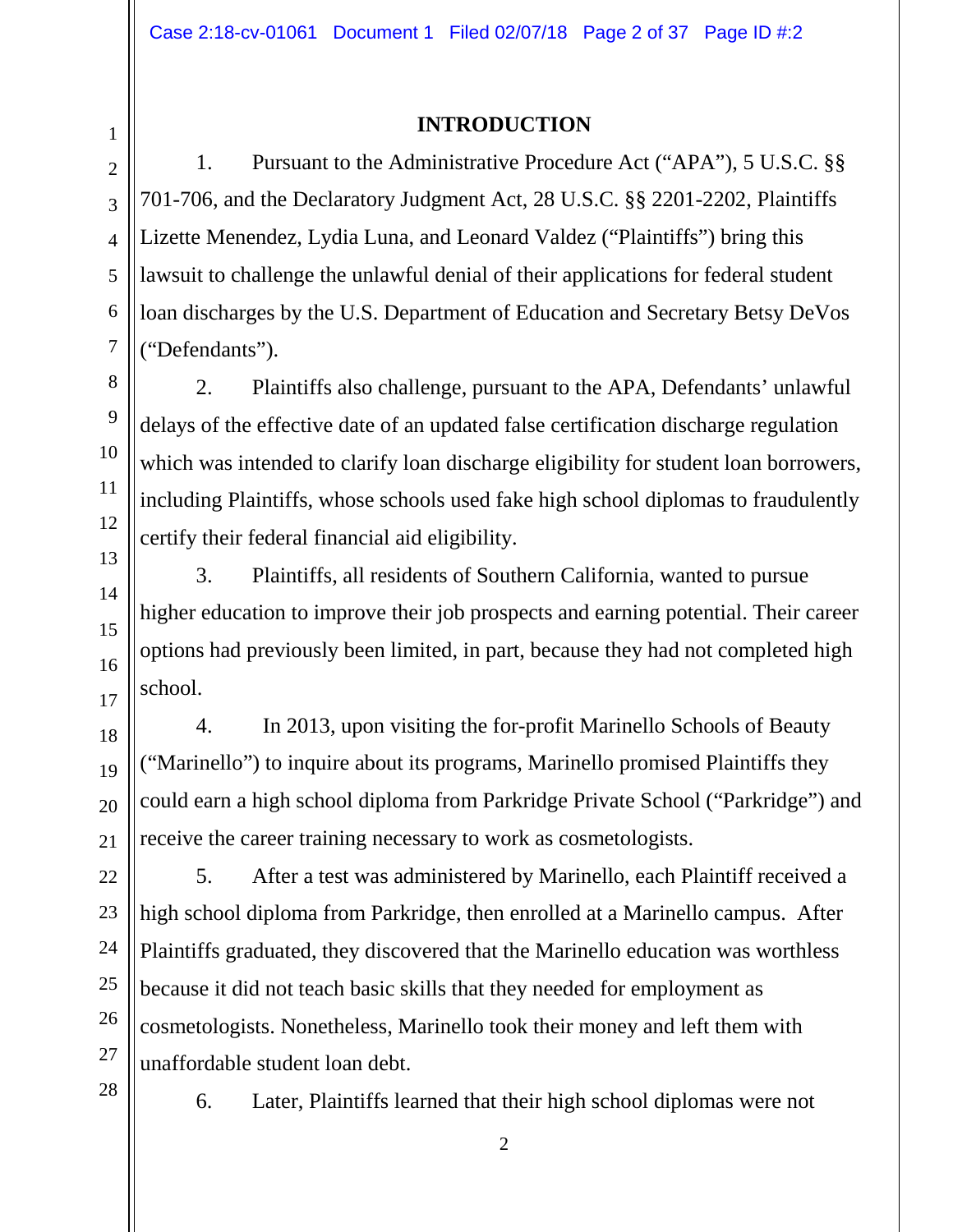legitimate when, in February 2016, the U.S. Department of Education (the "Department") determined that Marinello had partnered with Parkridge in an illegal scheme to heavily advertise high school diplomas that were in fact phony.

7. Marinello targeted students who lacked high school diplomas and GEDs, pressured them into enrolling, then illegally certified their eligibility for federal student loans. Marinello created this program to fraudulently game federal law, under which students who lack high school diplomas or GEDs are ineligible for federal financial aid.

8. Based on these facts, the Department determined that Marinello had falsely certified the eligibility of students, like Plaintiffs, who had obtained Parkridge diplomas, but lacked high school diplomas or GEDs. The Department also barred five Marinello campuses from continued participation in federal financial aid programs. Marinello subsequently closed all of its campuses.

9. Plaintiffs all applied for false certification discharge of their federal student loans based on a broad provision of the Higher Education Act (the "HEA") which *requires* Defendants to discharge the loans of students whose schools falsely certify their eligibility for federal financial aid. 20 U.S.C. § 1087(c). Defendants ignored this provision and denied Plaintiffs' applications, impermissibly relying on a narrow, outdated regulation, 34 C.F.R. § 684.215(a)(1), that directly conflicts with the broad statutory mandate of the HEA.

10. As of November 1, 2016, Defendants had finally updated the false certification regulation after many years of schools' increasing use of fake high school diplomas. The updated regulation provided a clear pathway to relief for students harmed by fraudulent diploma practices, including Plaintiffs. Plaintiffs had planned on seeking the Department's review of the initial denials of their applications after this updated regulation's effective date of July 1, 2017.

28

1

2

3

4

5

6

7

8

9

10

11

12

13

14

15

16

17

18

19

20

21

22

23

24

25

26

27

11. Unfortunately, the updated regulation has not taken effect.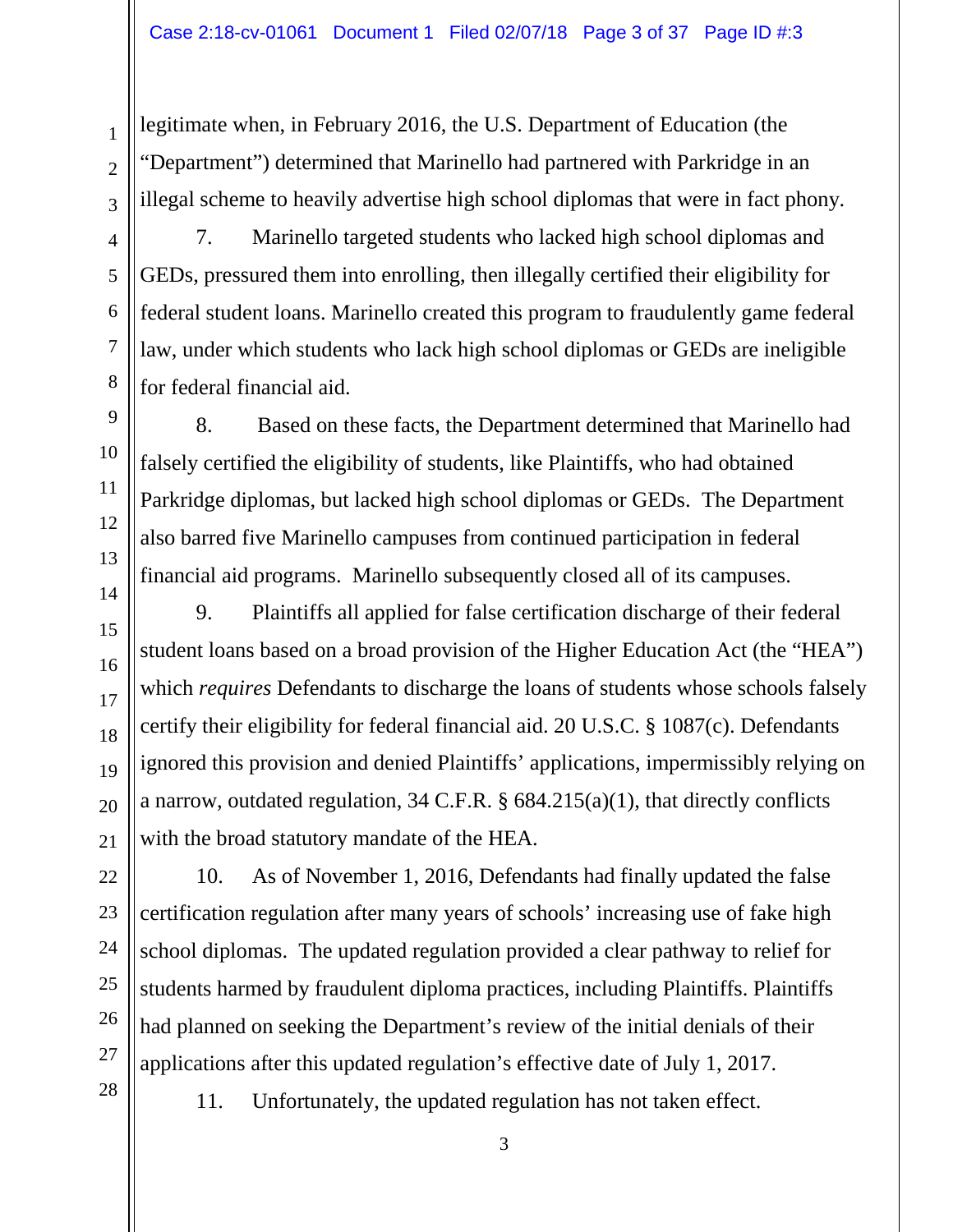Defendants delayed implementation twice, most recently until July 1, 2018. Defendants did so in order to allow themselves sufficient time to reconsider and amend or repeal the new regulations, including the updated false certification discharge regulation.

12. Defendants enacted these delays without engaging in the public rulemaking procedures required by the APA and the HEA. Defendants' failure to engage in these procedures violated the APA, as Defendants did not provide facts or a sufficient legal basis to justify their disregard of the public rulemaking procedures.

13. Each Plaintiff is now unable to pay down his or her student loans. If these delays are not invalidated by the court, Plaintiffs may never be eligible for a discharge of their student loans. In addition, if Defendants enact a new regulation clarifying Plaintiffs' eligibility for false certification discharges, the earliest the new regulation could go into effect is July 1, 2019.

### **JURISDICTION AND VENUE**

14. This court has subject matter jurisdiction over this matter pursuant to the Administrative Procedure Act (the "APA"), 5 U.S.C. §§ 701-706, the Declaratory Judgment Act, 28 U.S.C. §§ 2201-2202, and 28 U.S.C. § 1331.

15. Venue is proper in this Court pursuant to 28 U.S.C. § 1391(e)(1) because a substantial part of the events giving rise to the claim occurred in this district and all Plaintiffs reside in this district.

### **PARTIES**

16. Plaintiff LIZETTE MENENDEZ (hereinafter "Ms. Menendez") resides, and at all relevant times has resided, in Los Angeles County, California. She attended a campus of Marinello Schools of Beauty located in Los Angeles County, California.

17. Plaintiff LYDIA LUNA (hereinafter "Ms. Luna") resides, and at all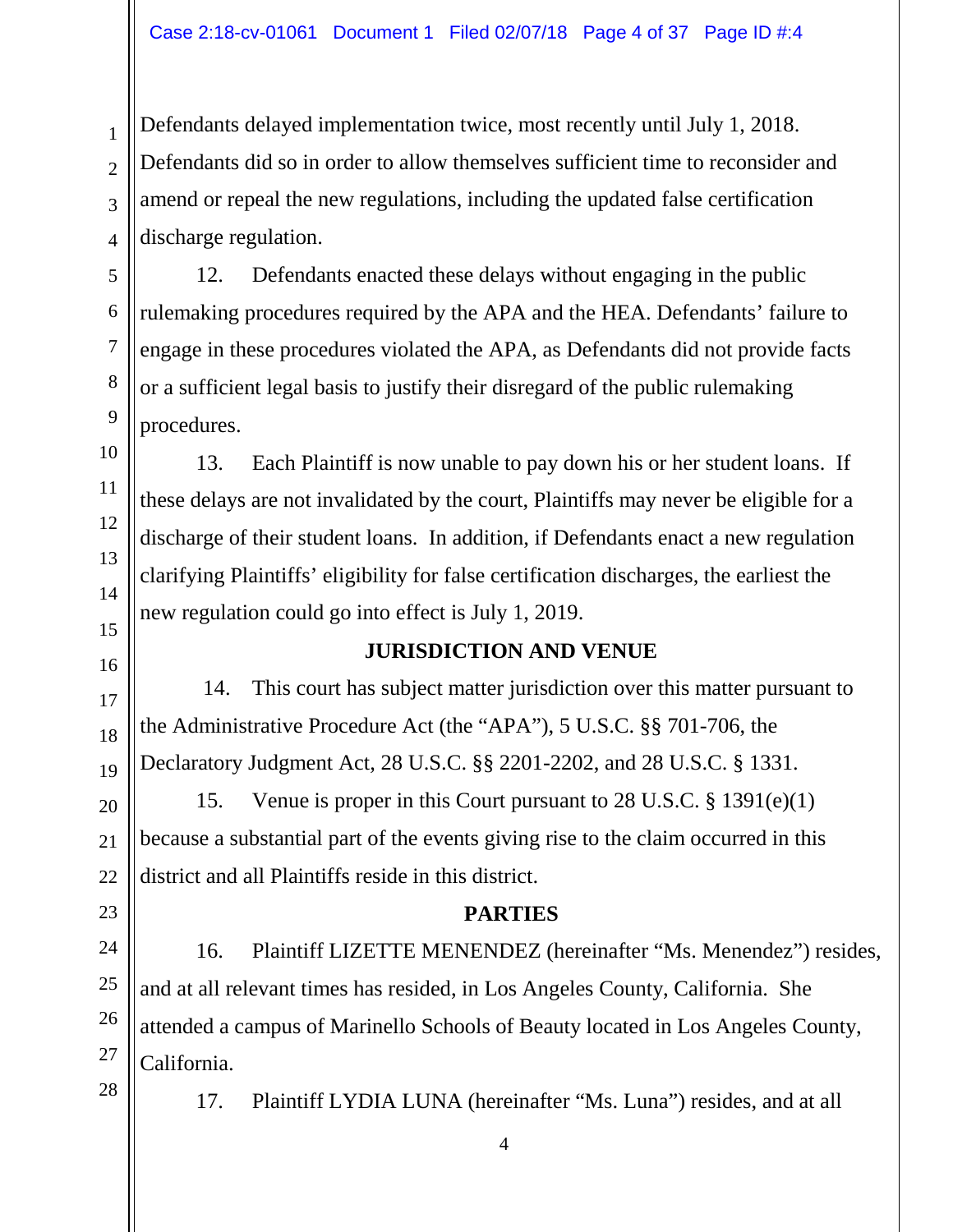relevant times has resided, in San Bernardino County, California. She attended a campus of Marinello Schools of Beauty located in Los Angeles County, California.

18. Plaintiff LEONARD VALDEZ (hereinafter, "Mr. Valdez") resides, and at all relevant times has resided, in Orange County, California. He attended a campus of Marinello Schools of Beauty located in Orange County, California. Collectively, all plaintiffs are referred to herein as "Plaintiffs."

19. Defendant BETSY DEVOS is the Secretary (hereinafter, the "Secretary") of the United States Department of Education. Title IV of the Higher Education Act of 1965 ("HEA"), 20 U.S.C. §§ 1070-1099d, charges the Secretary with the responsibility of administering and overseeing the federal student loan programs, including the Direct Loan program. She is named as a defendant in her official capacity.

20. Defendant U.S. DEPARTMENT OF EDUCATION (hereinafter, the "Department") is an agency of the United States within the meaning of the APA. It is responsible for administering and adopting regulations that implement Title IV of the HEA. Collectively, both defendants are referred to herein as "Defendants."

## **BACKGROUND**

21. In general, students must have a high school diploma or a General Equivalency Diploma (GED) to be eligible for federal financial aid, including Direct Loans, under Title IV of the HEA. 20 U.S.C. § 1091(d).

22. Schools are responsible for screening students to ensure that they meet the financial aid eligibility requirements. Before a student can qualify for financial aid, the school must certify the student's eligibility to the Department.

23. In limited circumstances, students who do not have the requisite high school diploma or GED can qualify for financial aid. Between January 1, 1986 and July 1, 2012, the HEA allowed a student who did not have a high school diploma or GED to receive financial aid if the student's school determined that he or she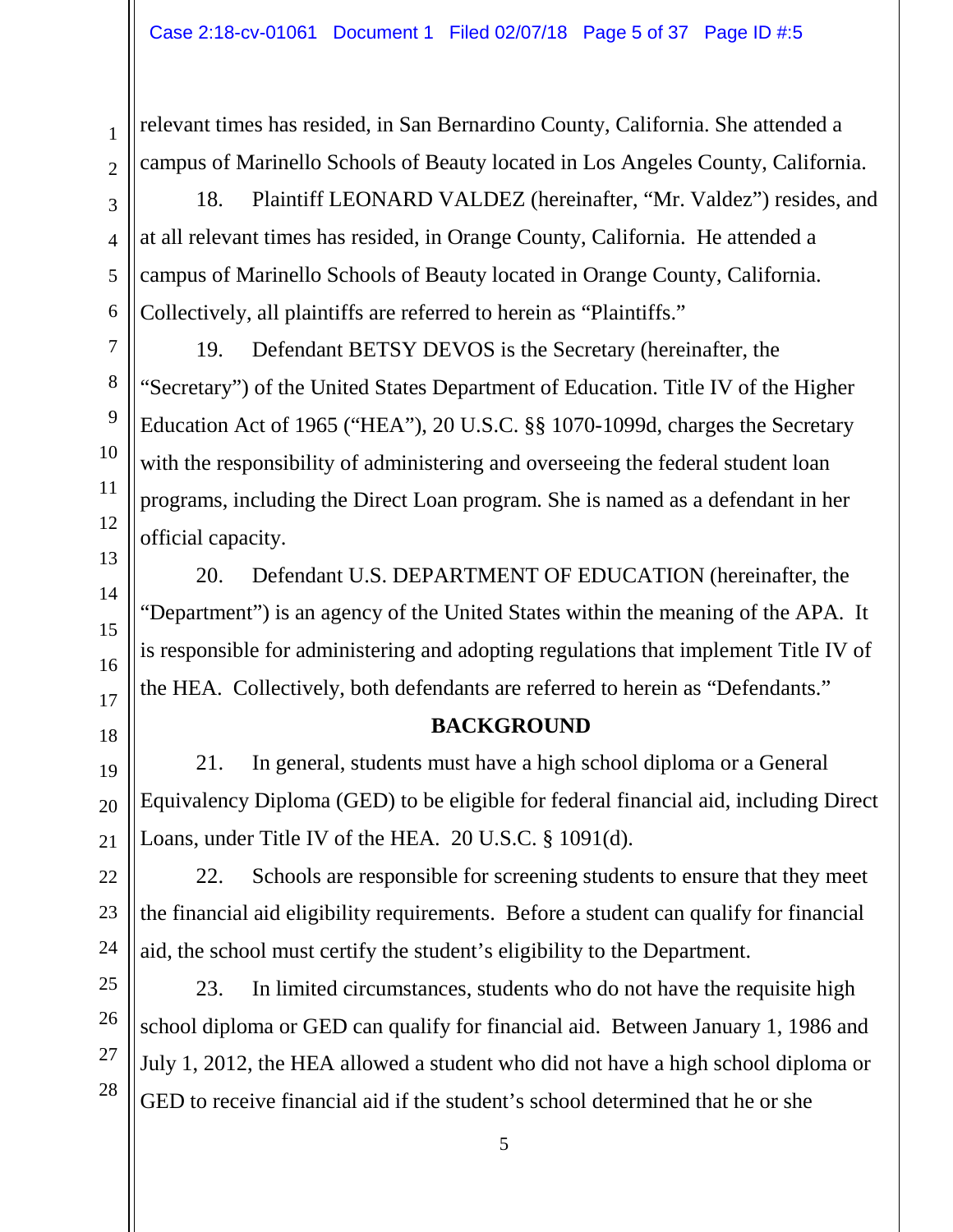#### Case 2:18-cv-01061 Document 1 Filed 02/07/18 Page 6 of 37 Page ID #:6

demonstrated an "ability to benefit" ("ATB") from the program the student sought to attend. *See* Pub. L. No. 99-498, sec. 407(a), § 484(d), 100 Stat. 1268, 1481 (1986) (codified at  $20$  U.S.C.  $\S$  1091(d)) and Pub. L. No. 112-74, Div. F, Title III, sec. 309(c)(1), § 484(d), 125 Stat. 1100 (Dec. 23, 2011) (codified at 20 U.S.C. §  $1091(d)$ ).

24. A school could demonstrate that a student met the ATB eligibility alternative in a number of ways that varied over the years. *See* 20 U.S.C. §§ 1091(d) (1986) and 1091(d) (2010); 34 C.F.R. § 682.402(e)(13)(ii). These included (1) administering an approved "ability-to-benefit" test that the student passed; or (2) having the student satisfactorily complete six credits of coursework applicable toward a credential. 34 C.F.R. § 682.402(e)(13)(ii).

25. Schools found ways to exploit students and this narrow eligibility alternative. Between 1989 and 1991, the U.S. Senate Permanent Subcommittee on Investigations of the Committee on Governmental Affairs conducted an investigation that revealed a "national epidemic" of fraud by for-profit trade schools, including a "widespread" practice of fraudulently certifying students' eligibility for federal financial aid. S. Rep. No. 102-58, 1st Sess. 37, 12 (1991).

26. In response to this fraud, Congress amended the HEA in 1992 to provide that "the Secretary shall discharge [a] borrower's liability on [his or her] loan" when the borrower's "eligibility to borrow . . . was falsely certified by an eligible institution." Higher Education Amendments of 1992, Pub. L. No. 102-325, sec. 428, § 437(c), 106 Stat. 448, 551 (1992) (codified as amended at 20 U.S.C. § 1087(c)) (emph. added).

27. This mandate applies to Direct Loans. 20 U.S.C. § 1087e(a)(1).

28. Direct Loan regulations narrow false certification discharge eligibility to borrowers whose schools did one of the following: (a) falsified a non-high school graduate's ability to benefit; (b) forged the borrower's signature on loan documents;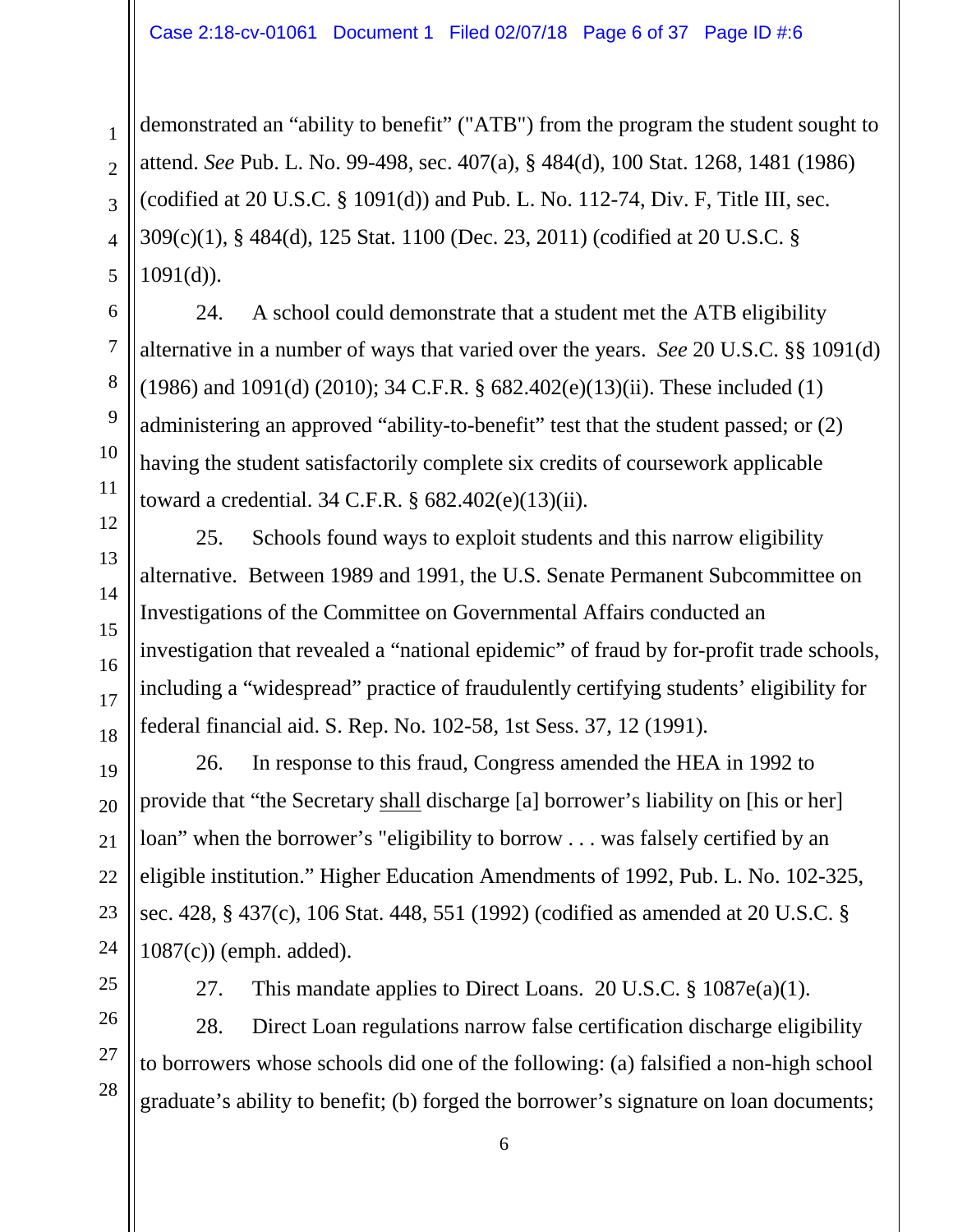(c) certified eligibility even though the borrower's physical or mental condition, age, or criminal record disqualified the borrower from employment; or (d) certified eligibility as a result of identity theft. 34 C.F.R.  $\S$  685.215(a)(1).

29. Federal regulations require a Direct Loan borrower seeking discharge on the basis of false certification to submit a written request to the Department, including a sworn factual statement. 34 C.F.R. § 685.215(c).

30. If the Department determines that a Direct Loan borrower satisfies the requirements for a false certification discharge, it is required to (a) discharge the borrower's obligation to pay existing or past loans falsely certified by the school, as well as any accrued charges and collection costs; (b) refund payments made by the borrower on the loans; and (c) report the discharge to all consumer reporting agencies so as to delete all adverse credit history regarding the loans. 20 U.S.C. § 1087(c)(1); 34 C.F.R. § 685.215(b).

31. There is no time limit on a Direct Loan borrower's eligibility for discharge. A borrower may submit an application at any time, including after a loan has been paid off. 34 C.F.R. § 215(b)(1).

32. Congress removed the ATB alternative for financial aid eligibility from the HEA in 2011, effective starting July 1, 2012. *See* Pub. L. No. 112-74, Div. F, Title III, sec. 309(c)(1), § 484(d), 125 Stat. 1100 (Dec. 23, 2011) (codified at 20 U.S.C. § 1091(d)).

33. Thus, beginning on July 1, 2012, students who did not have a high school diploma or GED could no longer qualify for federal financial aid through the ATB alternative. 20 U.S.C. § 1091(d) (2012).

34. As of December 17, 2015, Congress reenacted the ATB alternative to the high school diploma eligibility requirement, but only for students enrolled in an "eligible career pathway" program. *See* Pub. L. No. 113-235, Div. G, Title III, sec. 309(a)(1), § 484(d), 128 Stat. 2504 (Dec. 16, 2014) (codified at 20 U.S.C. § 1091(d)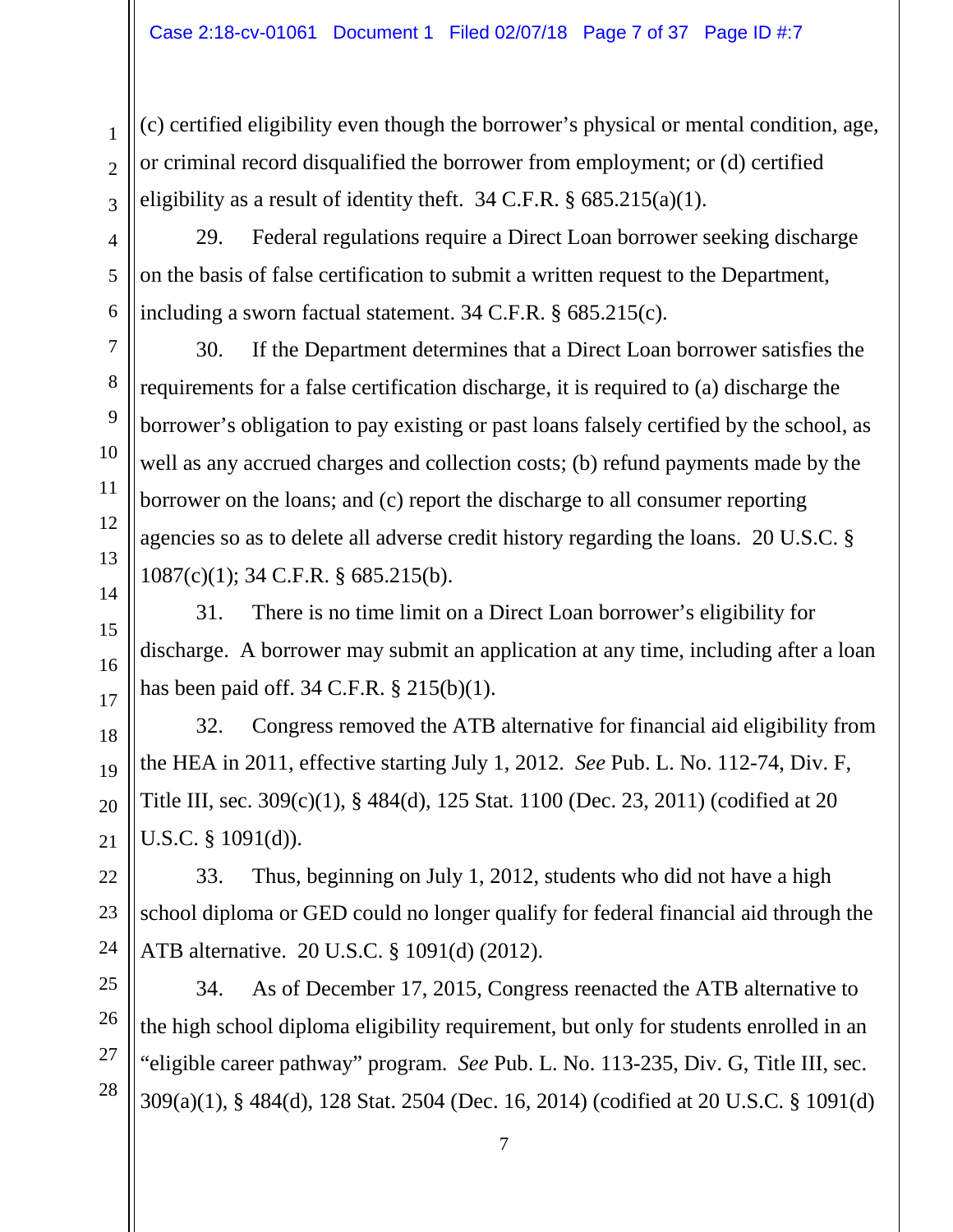(2015)).

1

## **FACTUAL ALLEGATIONS**

### *Marinello Schools of Beauty's Use of Fake High School Diplomas*

35. Marinello Schools of Beauty ("Marinello") was a private, for-profit cosmetology school that operated 56 schools throughout several states, including 39 locations in California.

36. On February 1, 2016, the Department denied applications from five Marinello campuses in California that sought approval for continued participation in the federal financial aid programs.

37. The Department did so based on findings that Marinello fabricated high school diplomas so it could fraudulently receive Title IV funds on behalf of ineligible students who lacked high school diplomas or GEDs. *See, e.g.,* Letter from Susan D. Crim, Director, Administrative Actions and Appeals Service Group, U.S. Dep't of Educ., to Dr. Rashed Elyas, CEO, Marinello Schools of Beauty (Feb. 1, 2016).

38. According to the Department, Marinello partnered with Parkridge Private School ("Parkridge"), located in Long Beach, California, in a "fraudulent scheme" to "fill the void in student enrollment left when the ATB alternative [for financial aid eligibility] was eliminated." *Id.* at 3, 5.

39. Beginning at least on July 1, 2012, Marinello "heavily advertised" the high school completion program offered by Parkridge to students who lacked a high school diploma or GED. *Id*.

40. Marinello "pressured" and "pushed [these] students . . . to sign up for the Parkridge program" and represented that a Parkridge diploma was a valid high school diploma. *Id*.

41. After an extensive investigation, the Department determined that the Parkridge program did not provide Marinello students with a valid high school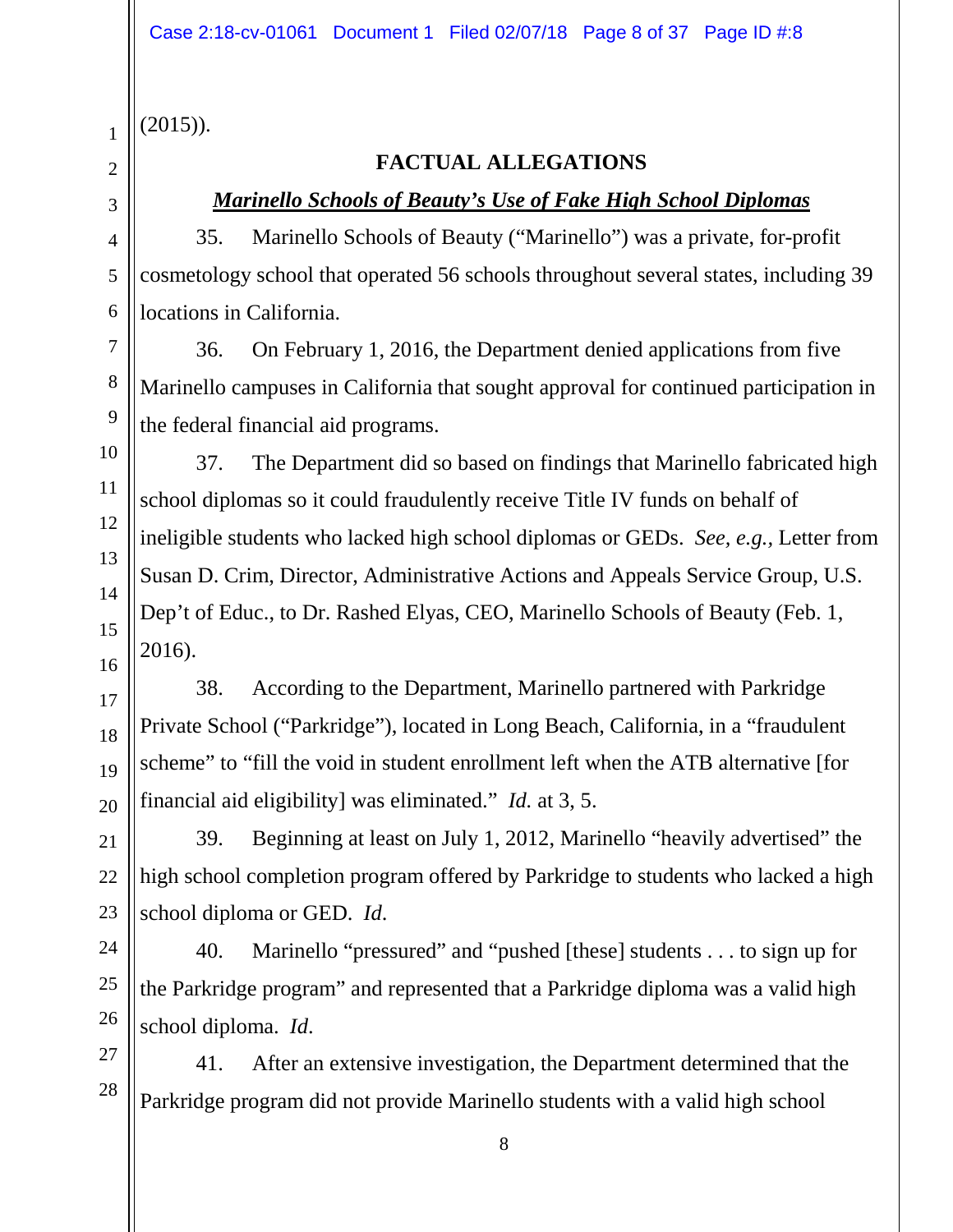diploma. *Id*. at 6. The Department determined that Marinello's scheme had "caused undue harm to its students" who had "trusted" Marinello and ended up with "worthless" high school diplomas. *Id*. at 6-7. Indeed, the Department acknowledged that these students are unable to continue their postsecondary education elsewhere because they still lack a legitimate high school diploma or GED. *Id*. at 7.

42. The Department therefore concluded that Marinello had falsely certified the federal financial aid eligibility of the students who had been provided with a Parkridge diploma and who otherwise lacked a high school diploma or GED before they enrolled. *Id*. at 5.

43. While the Department denied applications for recertification of federal financial aid eligibility for five of Marinello's campuses, its findings regarding the invalidity of Parkridge high school diplomas at each campus should apply to all Marinello students whose eligibility was certified based on those diplomas. There is no factual basis upon which to conclude that the Parkridge program provided valid high school diplomas to Marinello students from other campuses.

44. The school closed all 56 of its campuses on or about February 5, 2016. 45. Several months later, in August 2016, Marinello settled a False Claims Act lawsuit brought by six former employees of Marinello for \$11 million in damages and attorneys' fees. The suit was based on similar allegations that Marinello engaged in a broad scheme to procure fake high school diplomas from Parkridge to defraud the federal government of financial aid funds.

## *Facts About Named Plaintiffs*

## *Plaintiff Lizette Menendez*

46. Lizette Menendez is currently 37 years old and is a lifetime resident of Los Angeles County.

47. In February 2013, Ms. Menendez visited the Marinello campus in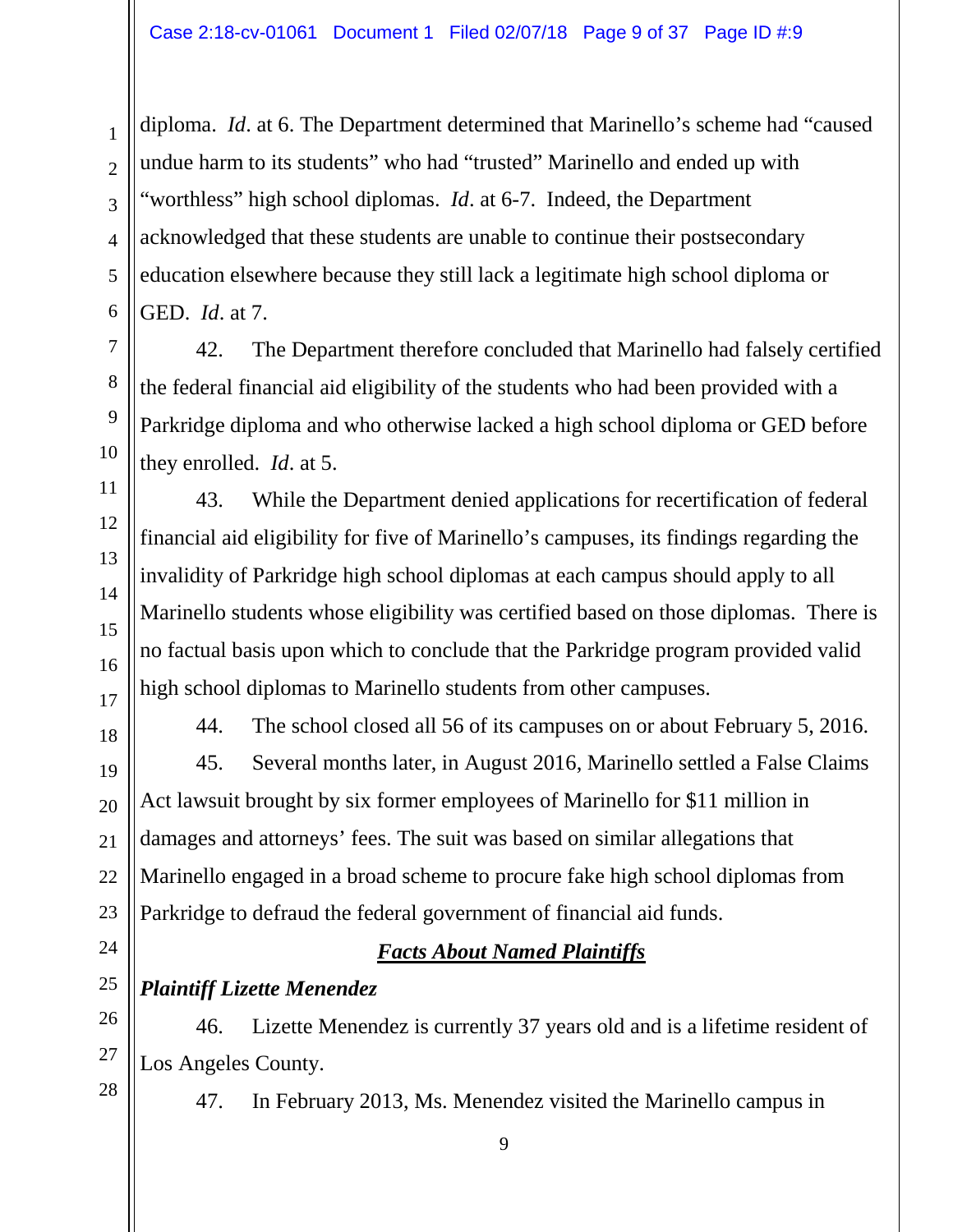Bell, California. There, she met with a Marinello employee, Christina, who guided her through the campus.

48. Christina informed Ms. Menendez that she would need a high school diploma or its equivalent in order to enroll at Marinello.

49. Ms. Menendez told her that she had not graduated from high school or earned a GED.

50. Ms. Menendez had dropped out of Bell High School after completing  $10<sup>th</sup>$  grade. She stopped attending school after she became pregnant with her first child.

51. Christina assured Ms. Menendez that she could still enroll because Marinello had a program, known as the Parkridge program, which would help Ms. Menendez obtain a high school diploma.

52. Ms. Menendez paid \$150 in cash to Marinello and paid \$150 to Parkridge to participate in the Parkridge program.

53. Ms. Menendez took the Parkridge test about one week later. A few days after taking the Parkridge test, she received her Parkridge high school diploma in person at Marinello.

54. Ms. Menendez trusted Marinello's representations that her Parkridge diploma was legitimate and that Marinello had administered the Parkridge program and test correctly. She was proud of her achievement and shared her diploma with her family.

55. Soon after, in February 2013, Ms. Menendez enrolled in the cosmetology program at Marinello's Bell campus.

56. Marinello falsely certified Ms. Menendez's federal financial aid eligibility based on the Parkridge program diploma. Three Direct Loans totaling \$9,931.00 were subsequently disbursed to Marinello on Ms. Menendez's behalf.

57. During her program, a Marinello instructor demonstrated how to cut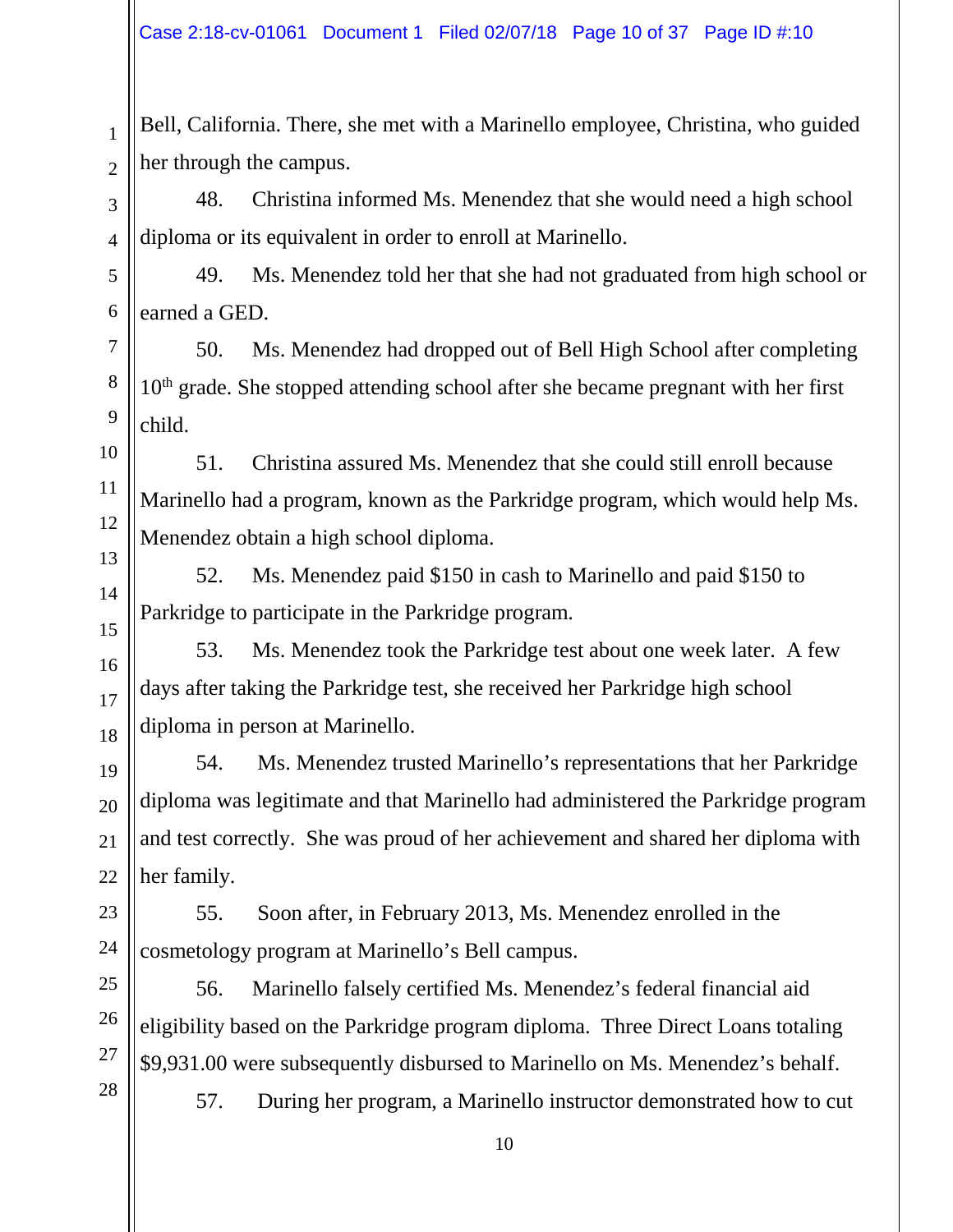hair on a female mannequin one time. Marinello did not provide Ms. Menendez and her class any other instruction on how to cut hair. Instead, it advised them to practice cutting hair on their own without any further instruction or guidance.

58. Marinello also failed to provide hair-related instruction in other areas commonly required of cosmetologists. For example, Marinello never taught Ms. Menendez how to mix coloring for hair or the complete process for how to perm hair.

59. During the manicure portion of the cosmetology program, Marinello asked Ms. Menendez to instruct the class because she had some prior experience in nails. Ms. Menendez was shocked that, as a student, she was asked to instruct the other students in her class.

60. Ms. Menendez completed her program on or around July 12, 2014.

61. Ms. Menendez has never worked as a cosmetologist and is currently unemployed.

62. The Department continues to collect on Ms. Menendez's Direct Loans.

## *Plaintiff Lydia Luna*

63. Lydia Luna is currently 55 years old and is a lifetime resident of Southern California.

64. By 2013, Ms. Luna had worked as a manicurist for over 16 years. She had to stop working as a manicurist because she got sick from the chemicals in the nail salon.

65. In November 2013, hoping to go back to school to learn additional cosmetology skills that would qualify her to work in hair salons, Ms. Luna visited the Marinello campus in City of Industry, California. She met with a Marinello employee named Lisa.

66. During Ms. Luna's campus visit, Lisa asked whether Ms. Luna had a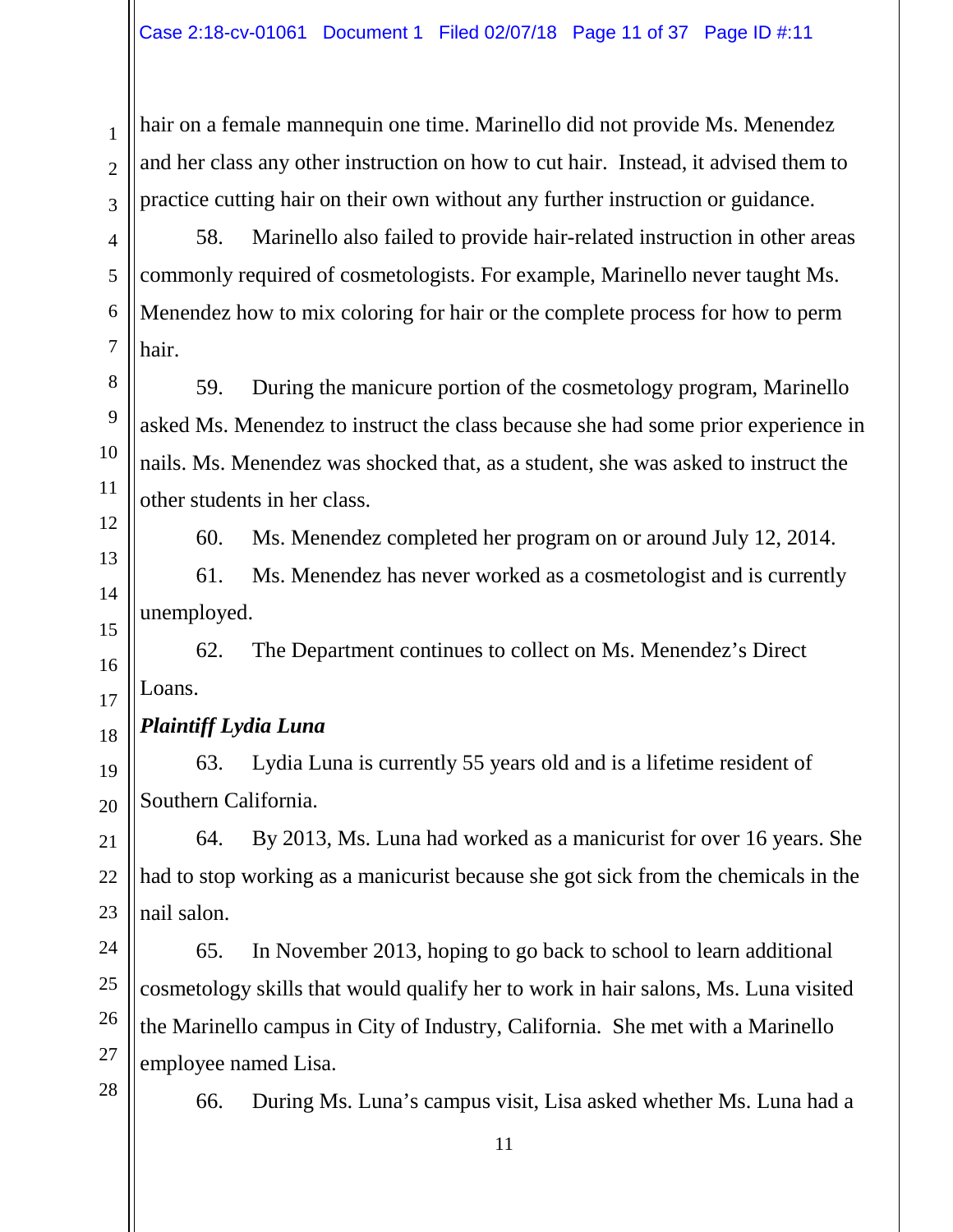high school diploma or GED.

67. Ms. Luna gave Lisa a copy of her high school transcript from Lowell High School, which showed that Lydia had dropped out of high school after completing the 10<sup>th</sup> grade.

68. Lisa assured Ms. Luna that she could still enroll in Marinello and earn a high school diploma through the Parkridge program.

1

69. Ms. Luna paid \$250 to Marinello for the Parkridge program.

70. Marinello gave Ms. Luna three Parkridge workbooks and gave her a week to complete them on her own. Shortly thereafter, Marinello provided her with a high school diploma.

71. Ms. Luna believed Marinello's assurances that the Parkridge high school diploma was valid.

72. On or around November 27, 2013, Ms. Luna enrolled in the cosmetology program at Marinello's City of Industry campus.

73. Marinello falsely certified Ms. Luna's federal financial aid eligibility based on the Parkridge program diploma. Four Direct Loans totaling \$15,802.00 were subsequently disbursed to Marinello on Ms. Luna's behalf.

74. Marinello informed her class that it lacked enough teachers to instruct the freshman class. As a result, Marinello instructed them to join the senior class, which had already progressed to cutting clients' hair in Marinello's clinical space.

75. Ms. Luna and her freshman class were then told to remain in a corner of the room and do the best that they could to watch the seniors cutting hair and learn on their own.

76. In addition, Ms. Luna had informed the school that she is left-handed and therefore needed to learn how to use left-handed hair-cutting instruments.

77. Although Marinello had agreed to provide students with their own hair-cutting instruments, Marinello did not provide Ms. Luna with left-handed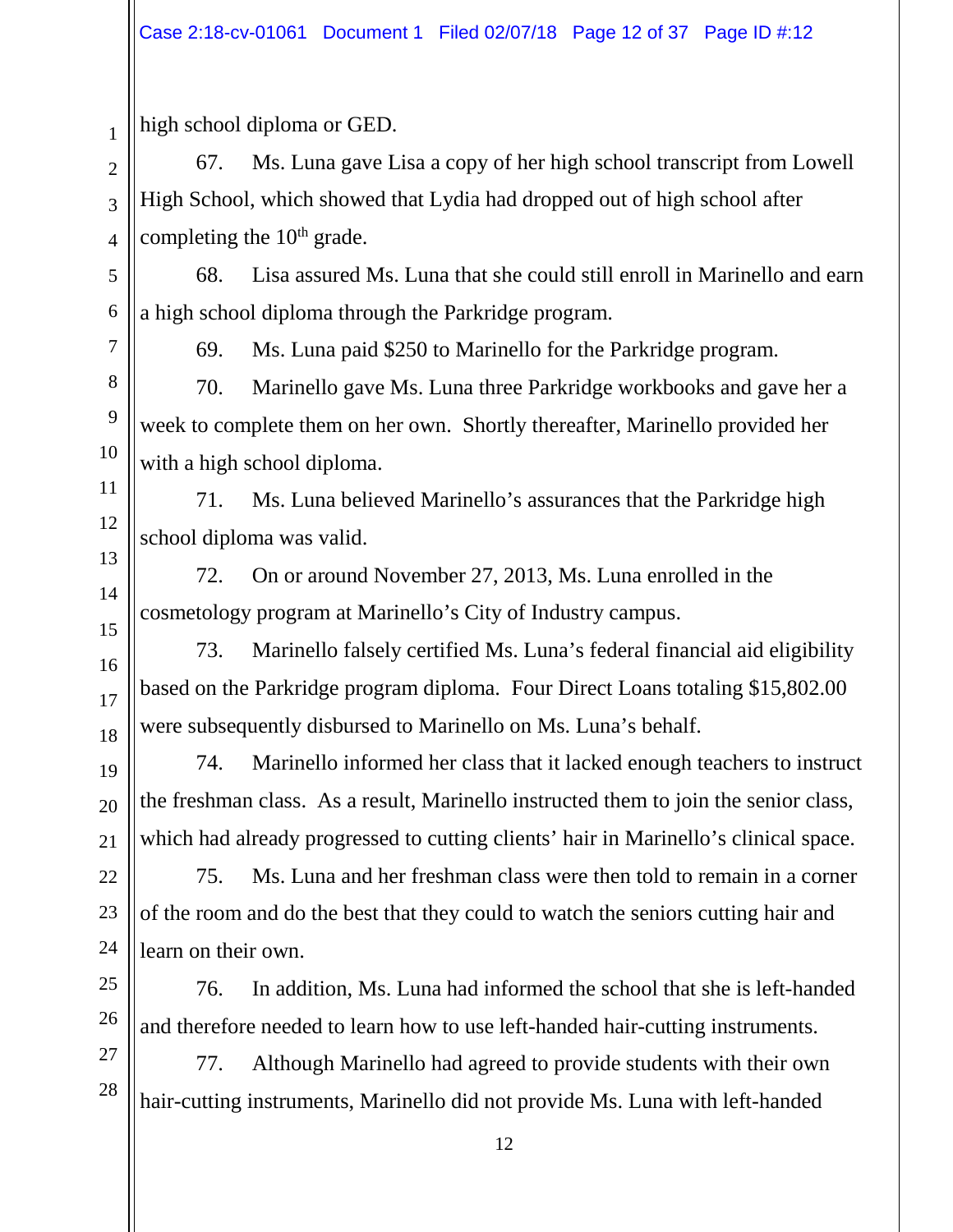instruments until seven months into her ten-month program. Since none of the instructors at Marinello knew how to use left-handed scissors, Marinello told Ms. Luna that she had to learn how to cut with them on her own.

78. On or around September 27, 2014, Ms. Luna completed the cosmetology program at Marinello.

79. Ms. Luna lost her first job at a hair salon because she had not been properly trained at Marinello.

80. Ms. Luna returned to working as a manicurist, the same job she had prior to attending Marinello, because she lacks the skills necessary to work in a hair salon.

81. The Department continues to collect on Ms. Luna's Direct Loans. *Leonard Valdez*

82. Leonard Valdez is currently 47 years old. He is a lifetime resident of Orange County, California.

83. In 2013, Mr. Valdez was working in the backroom at Target. He had worked up to this position, but knew that he could not progress to a higher level due to his limited education.

84. Mr. Valdez had dropped out of Polaris High School in Anaheim, California, without earning his diploma in order to work and support his mother after his parents divorced.

85. Mr. Valdez wanted a career change and decided to pursue barbering.

86. In January 2014, he visited a Marinello campus in Anaheim, California. He met with a Marinello employee named Priscilla.

87. Mr. Valdez informed Priscilla that he had not completed high school and had not earned a GED.

88. Priscilla assured Mr. Valdez that Marinello could help him earn his high school diploma through the Parkridge program. She emphasized that he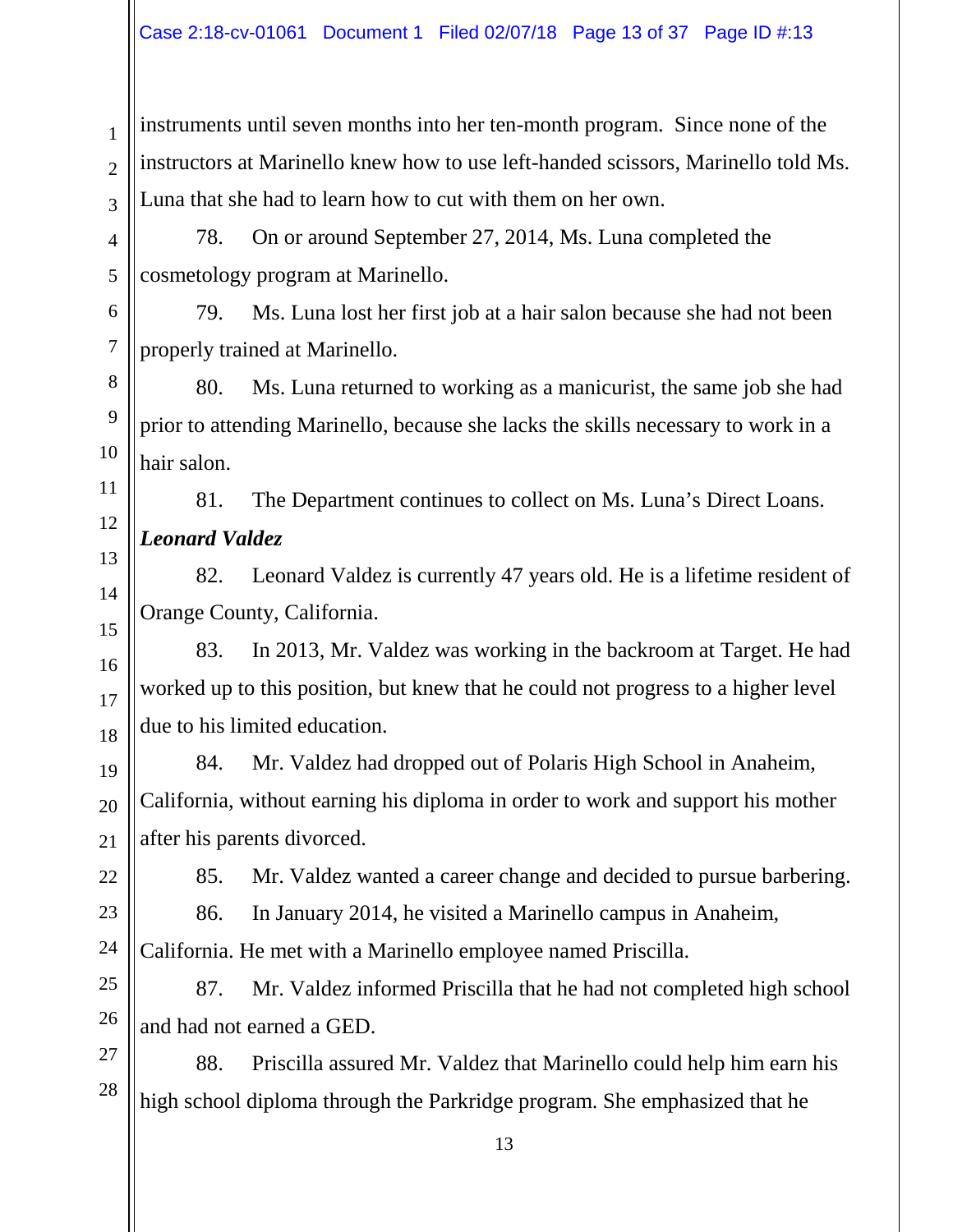would be obtaining a valid high school diploma.

89. Mr. Valdez paid \$300 for the Parkridge program.

1

2

3

90. Marinello gave Mr. Valdez a Parkridge workbook.

91. After a week, Marinello had Mr. Valdez take the Parkridge high school diploma test.

92. Marinello eventually gave him a Parkridge diploma.

93. On or around January 6, 2014, Mr. Valdez enrolled in the barbering program at Marinello's Anaheim campus.

94. Marinello falsely certified Mr. Valdez's federal financial aid eligibility based on the Parkridge program diploma. Four Direct Loans totaling \$16,474.00 were subsequently disbursed to Marinello on Mr. Valdez's behalf.

95. During his program, Mr. Valdez did not feel properly trained because there were not enough instructors to teach the class.

96. When he first started his program, there were two instructors: one to teach the workbook and prepare students for the state board exam and the other to teach practice skills of cosmetology.

97. Soon after he started, Mr. Valdez's class only had one instructor. Since the instructor was also busy assisting paying clients who came to Marinello for haircuts, the instructor had limited time to instruct students on how to perform basic skills like cutting.

98. Most of the time, the instructor would do the cuts himself and would not take the time to teach students haircutting skills.

99. Mr. Valdez graduated from Marinello's barbering program on or around March 17, 2015.

100. After graduating, Mr. Valdez found a job at a barber shop, but he was quickly fired due to his lack of training.

101. Mr. Valdez had to learn barbering skills from barbers on the job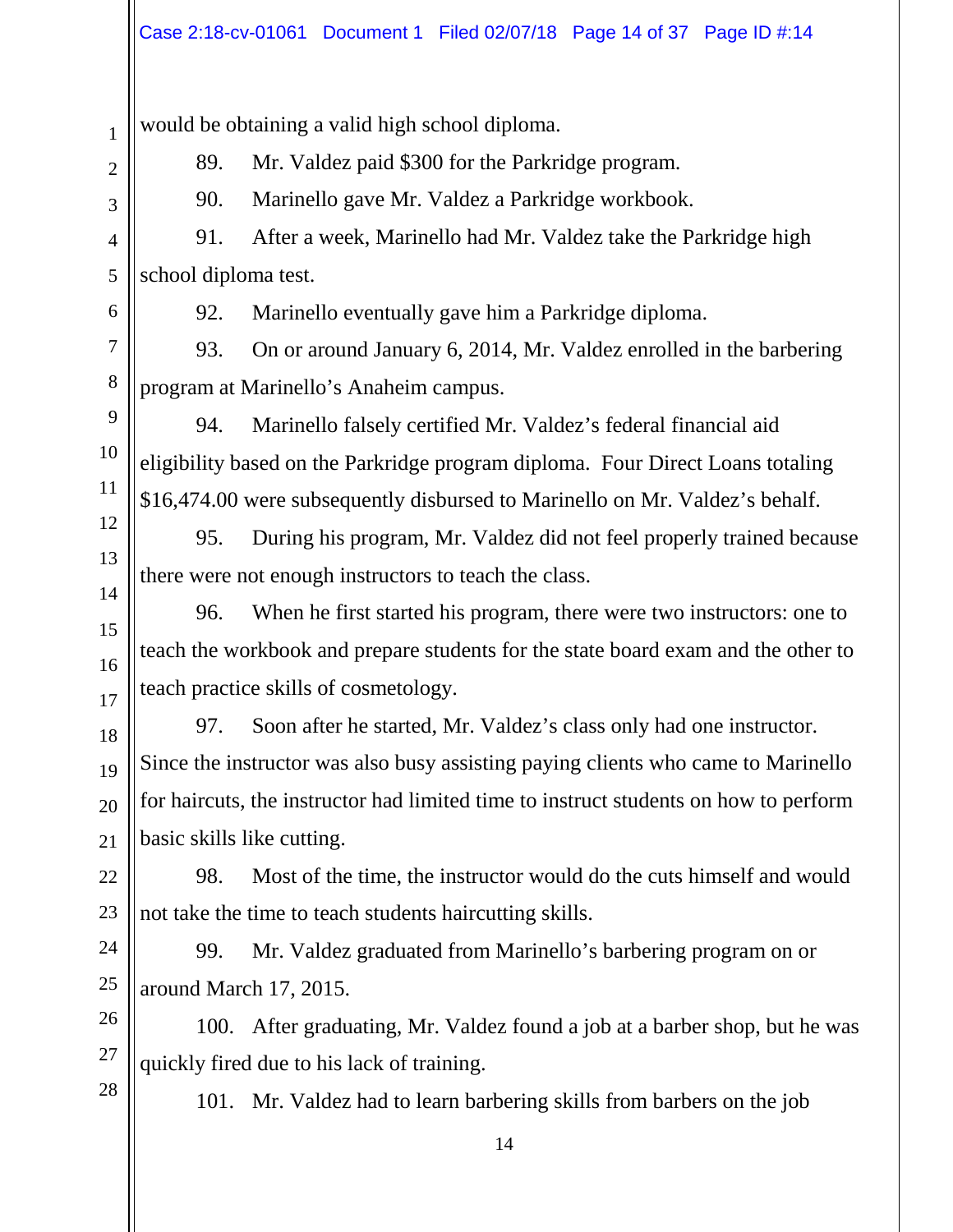because he was not properly trained at Marinello.

102. The Department continues to collect on Mr. Valdez's Direct Loans. *Department's Denial of Plaintiffs' False Certification Discharge Applications*

103. Based on these facts and the Department's findings that Marinello used the fraudulent Parkridge program to falsely certify the financial aid eligibility of students who lacked a high school diploma or GED, Plaintiffs are eligible for false certification discharge under the statutory mandate of the HEA, 20 U.S.C. § 1087(c).

104. Plaintiffs therefore jointly submitted false certification discharge applications on December 22, 2016.

105. The applications were submitted with over 140 pages of supporting evidence, including Plaintiffs' sworn declarations and the Department's February 2016 letter determining that Marinello falsely certified borrowers based on Parkridge high school diplomas. The Department denied all three Plaintiffs' discharge applications in January 2017.

106. In the denial letters, the Department stated Plaintiffs were not eligible for false certification loan discharges because they were not enrolled at a postsecondary school prior to July 1, 2012, the effective date of Congress's repeal of the ability-to-benefit eligibility alternative for non-high school graduates.

107. On information and belief, in denying Plaintiffs' discharge applications, the Department improperly disregarded the statutory false certification discharge mandate of the HEA, 20 U.S.C. § 1087(c). Instead, the Department relied on the out-of-date false certification regulation, 34 C.F.R. §  $685.215(a)(1)$ , which conflicts with the statute's broad mandate by narrowing false certification discharge eligibility for students who lack a high school diploma or GED. The current regulation, unlike the statute, states that these students are eligible for a false certification discharge *only* when a school failed to properly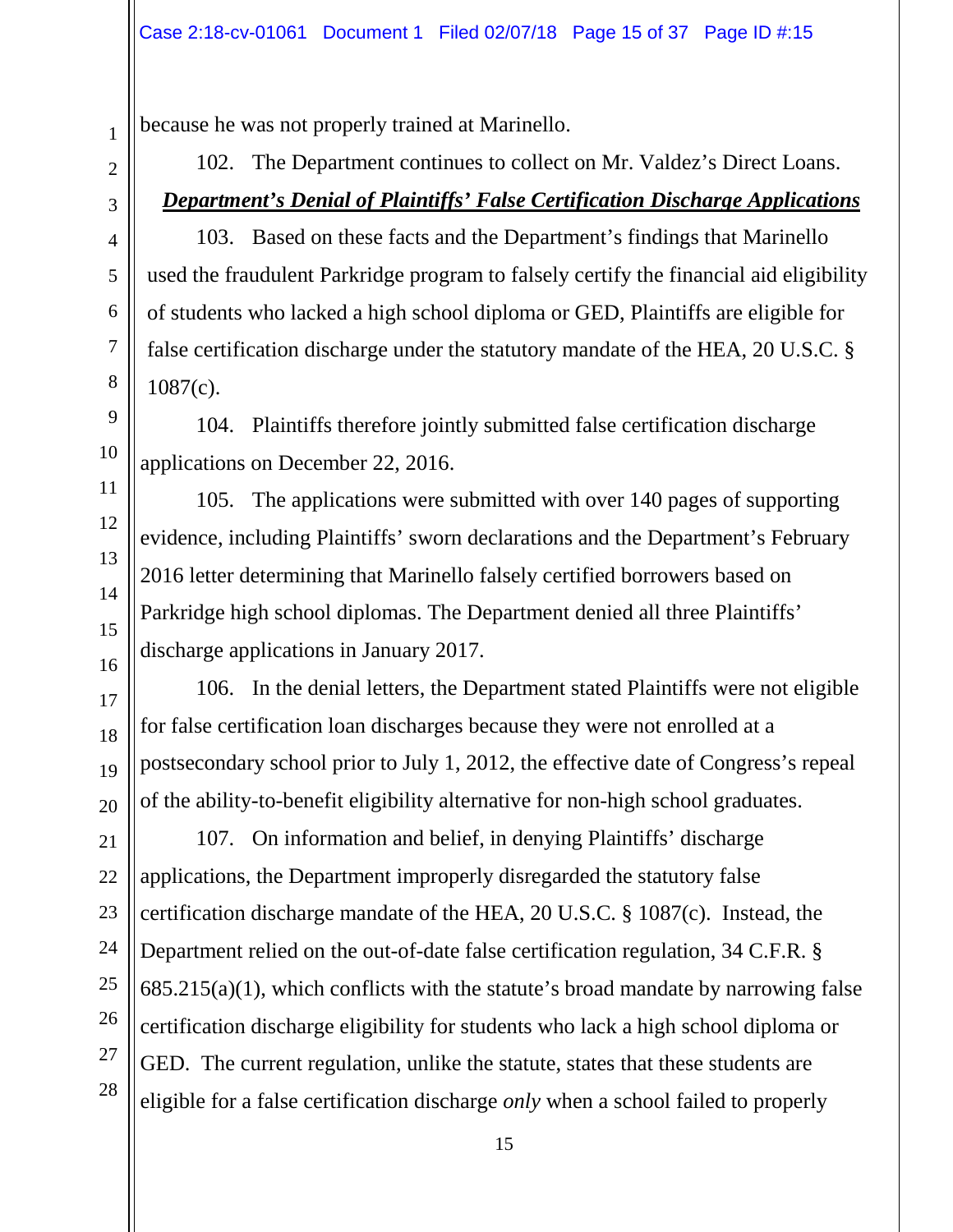administer an ATB test. Thus, because Congress repealed the ATB eligibility alternative for non-high school graduates as of July 1, 2012, students who enroll after that date cannot qualify for a false certification discharge under the current regulation even when a school falsely certifies that they have a high school diploma.

#### *Delay and Reconsideration of Updated False Certification Discharge Regulation*

108. After an extensive rulemaking process, on November 1, 2016, the Department published an updated Direct Loan false certification discharge regulation designed to "address the problem of schools encouraging non-high school graduates to obtain false high school diplomas." 81 Fed. Reg. 75,926, 76,082 (Nov. 1, 2016); 81 Fed. Reg. 39,330, 39,377 (June 16, 2016). The updated regulation is hereinafter referred to as the "Updated False Certification Discharge Rule."

109. The rulemaking process lasted over one year. During that time, the Department held two public hearings and considered over 10,000 comments regarding possible topics for the rulemaking (80 Fed. Reg. 63,478, 63,479 (Oct. 20, 2015)). It then convened a negotiated rulemaking committee comprised of sixteen negotiators representing a wide range of stakeholders who met for three multi-day rulemaking sessions in 2016 (81 Fed. Reg. 39,330, 39,333-34). Following the rulemaking sessions, the Department proposed regulations (81 Fed. Reg. 39,330 and considered comments submitted by over 50,000 parties (81 Fed. Reg. 75,926, 75,928).

110. The November 1, 2016 notice publishing the final Updated False Certification Discharge Rule included extensive new regulations regarding other matters, including the use of arbitration provisions in enrollment agreements and procedures that would allow borrowers to seek cancellation of their federal loans based on unlawful conduct by their schools (collectively, the "2016 Final Regulations").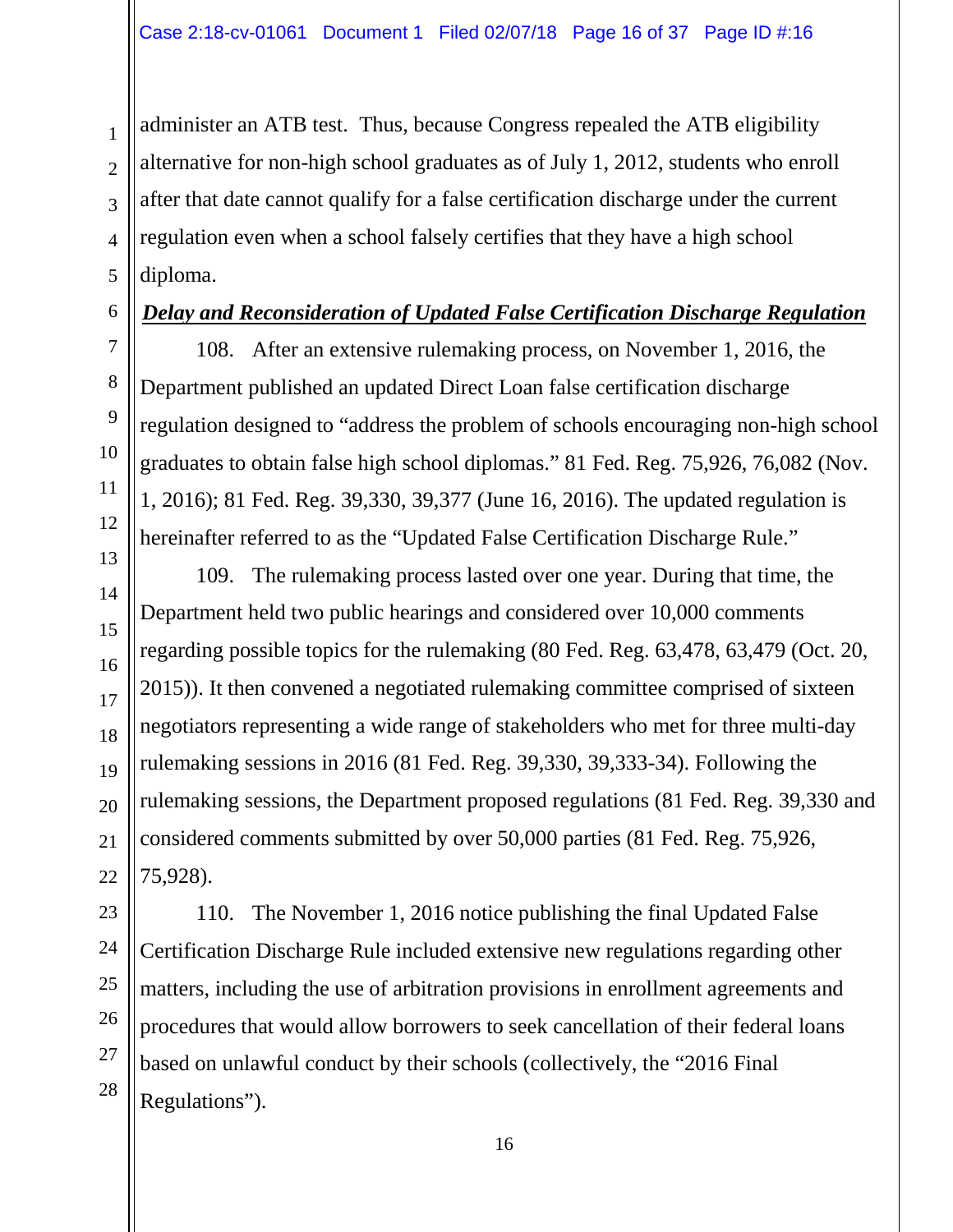111. Under the Updated False Certification Discharge Rule, Direct Loan borrowers who were not high school graduates and did not meet an alternative eligibility provision when they enrolled would be eligible for a false certification discharge if (a) the borrower reported not having a high school diploma to the school and (b) the school certified his or her eligibility based on a "high school diploma falsified by the school or a third party to which the school referred the borrower." 81 Fed. Reg. 75,926, 76,082 (amending 34 C.F.R. § 685.215(a)(1)).

112. This updated regulation clarifies the categories of borrowers that are eligible for false certification discharges, including borrowers like plaintiffs. Plaintiffs would have qualified for discharges under this updated regulation because (a) Plaintiffs did not have high school diplomas and did not meet an alternative to the high school graduation eligibility requirement; (b) Plaintiffs reported not having high school diplomas to Marinello; and (c) Marinello certified Plaintiffs' financial aid eligibility based on high school diplomas falsified by Marinello and a third party (Parkridge) to which Marinello had referred them.

113. This Updated False Certification Discharge Rule was to take effect on July 1, 2017.

114. The updated regulation would have applied to all Direct Loans, including those made prior to July 1, 2017.

115. The existing regulation does not prohibit borrowers from resubmitting or seeking Department review of previously denied false certification discharge applications.

116. Plaintiffs had therefore planned on resubmitting their false certification discharge applications or seeking review of the Department's denial after July 1, 2017.

1

2

3

4

5

6

7

8

9

10

11

12

13

14

15

28 ///

///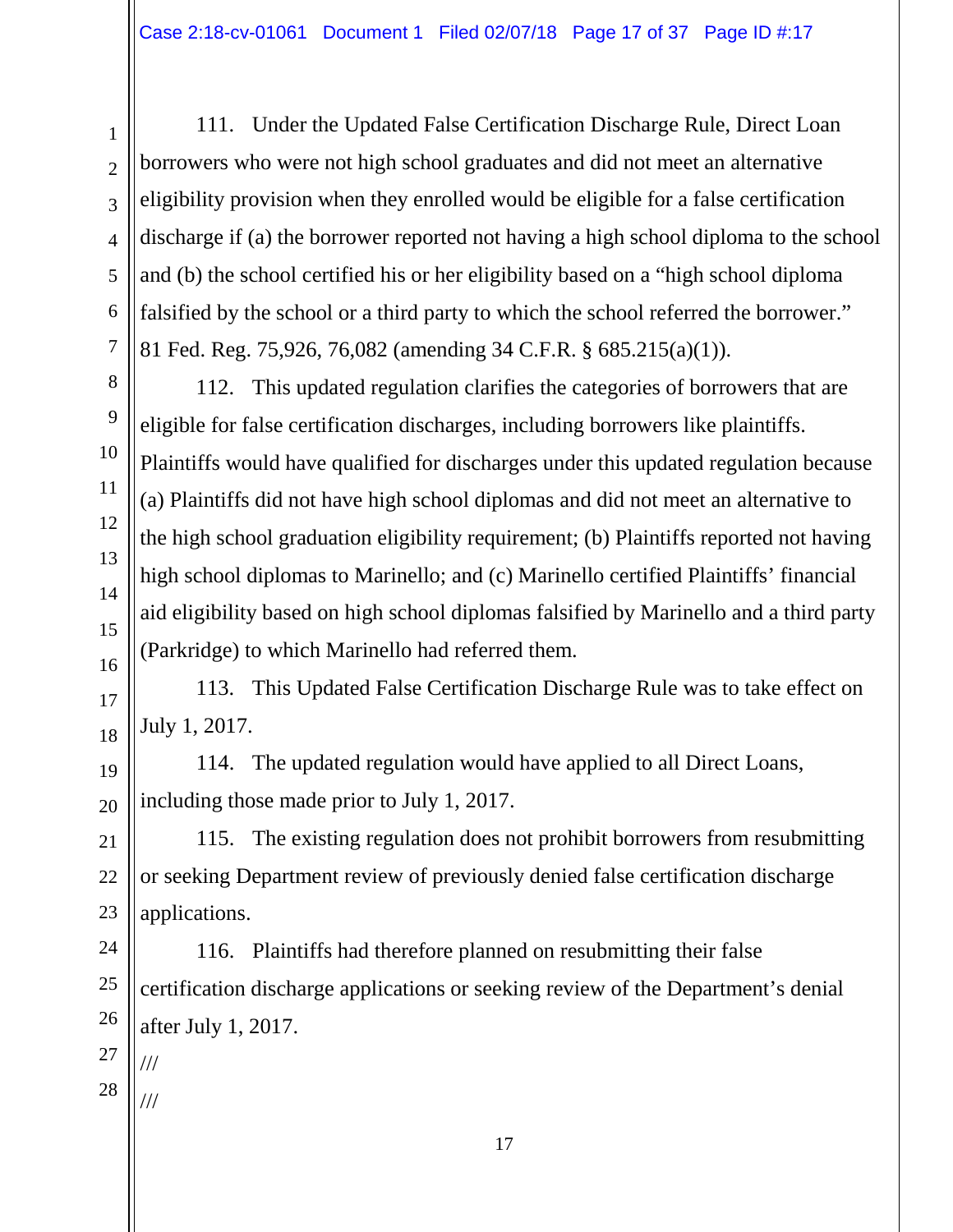### *First Delay Rule*

117. Plaintiffs never reapplied for a discharge. Doing so would have been futile because the Department effectively repealed the Updated False Certification Discharge Rule by delaying its effective date to at least July 1, 2018.

118. On June 16, 2017, the Department published a final rule delaying "until further notice" the 2016 Final Regulations, including the Updated False Certification Discharge Rule. 82 Fed. Reg. 27,621, 27,622 (June 16, 2017) (hereinafter, the "First Delay Rule").

119. The Department did not convene a negotiated rulemaking committee or provide an opportunity for public notice and comment, as required by the APA, 5 U.S.C. § 533, and the HEA, 20 U.S.C. § 1098a, before publishing the First Delay Rule with an immediate effective date.

120. Instead, in the First Delay Rule notice, the Department claimed that it had the authority to dispense with these rulemaking requirements by invoking 5 U.S.C. § 705. 82 Fed. Reg. 27,621, 27,622. Section 705 provides that "[w]hen an agency finds that justice so requires, it may postpone the effective date of action taken by it, pending judicial review."

121. The Department "concluded that justice require[d] it to postpone" most provisions of the 2016 Final Regulations until resolution of a lawsuit filed by the California Association of Private Postsecondary Schools ("CAPPS") on May 24, 2017. 82 Fed. Reg. 27,621, 27,622.

122. The Department reached this conclusion by finding that the CAPPS lawsuit "raised serious questions concerning the validity of *certain* provisions of the final regulations." 82 Fed. Reg. 27,621 (emph. added).

123. However, while the CAPPS lawsuit challenged the validity of the 2016 Final Regulations, neither CAPPS's complaint nor its subsequent motion seeking a preliminary injunction refer to the Updated False Certification Discharge Rule.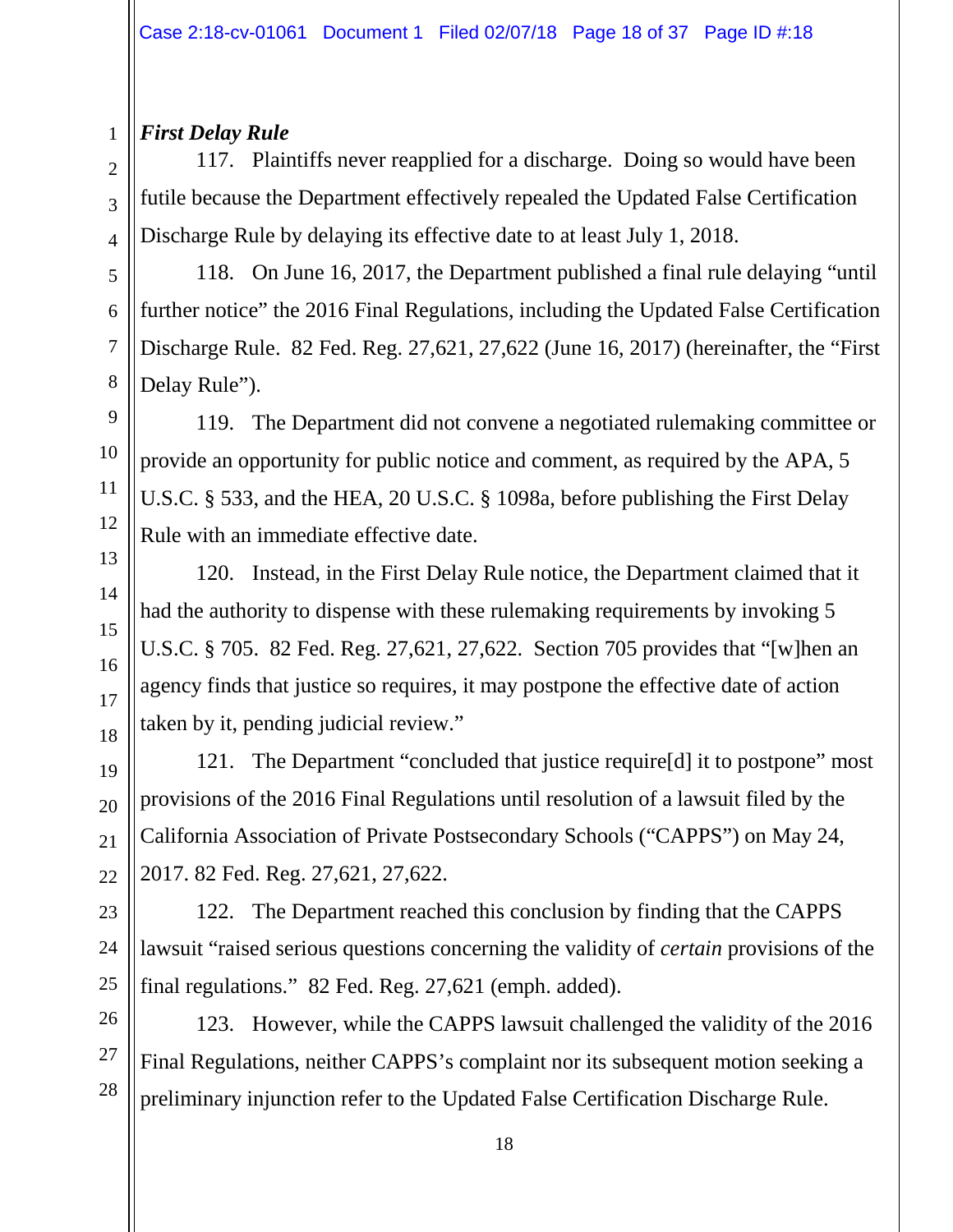124. CAPPS's complaint specifically challenged only four aspects of the 2016 Final Regulations: (a) provisions regarding the use of forced arbitration clauses and class action waivers in school enrollment contracts; (b) standards and procedures for the evaluation of "borrower defenses" to repayment of Title IV loans (not including false certification discharges which involve separate procedures); (c) new financial responsibility requirements for schools and related student disclosures; and (d) new disclosure requirements for schools whose former students do not meet specific requirements about paying down their federal loans after leaving school.

125. Of these four aspects of the 2016 Final Regulations, CAPPS's subsequent motion for preliminary injunction only sought an order enjoining the Department from implementing the regulations regarding arbitration clauses and class action waivers.

126. The Department also found that CAPPS had "identified substantial injuries that could result if the final regulations go into effect before those questions [regarding the validity of certain provisions] are resolved." 82 Fed. Reg. 27,621.

127. The only potential injuries cited by the Department were (1) the cost to schools of modifying enrollment agreements to comply with the new arbitration clause and class action waiver provisions and (2) the new financial responsibility requirements that could trigger a school's obligation to provide a letter of credit or other financial protection. *Id*. Again, neither the Department nor the CAPPS lawsuit identified any injuries that could result from the implementation of the Updated False Certification Discharge Rule.

128. The Department found that the United States would suffer no significant harm from delaying the 2016 Final Regulations and would avoid significant costs to schools, the government, and the taxpayer. *Id*. However, the only costs identified by the Department were (1) the costs identified in the Net Budget Impacts Section of the Regulatory Impact Analysis of the 2016 Final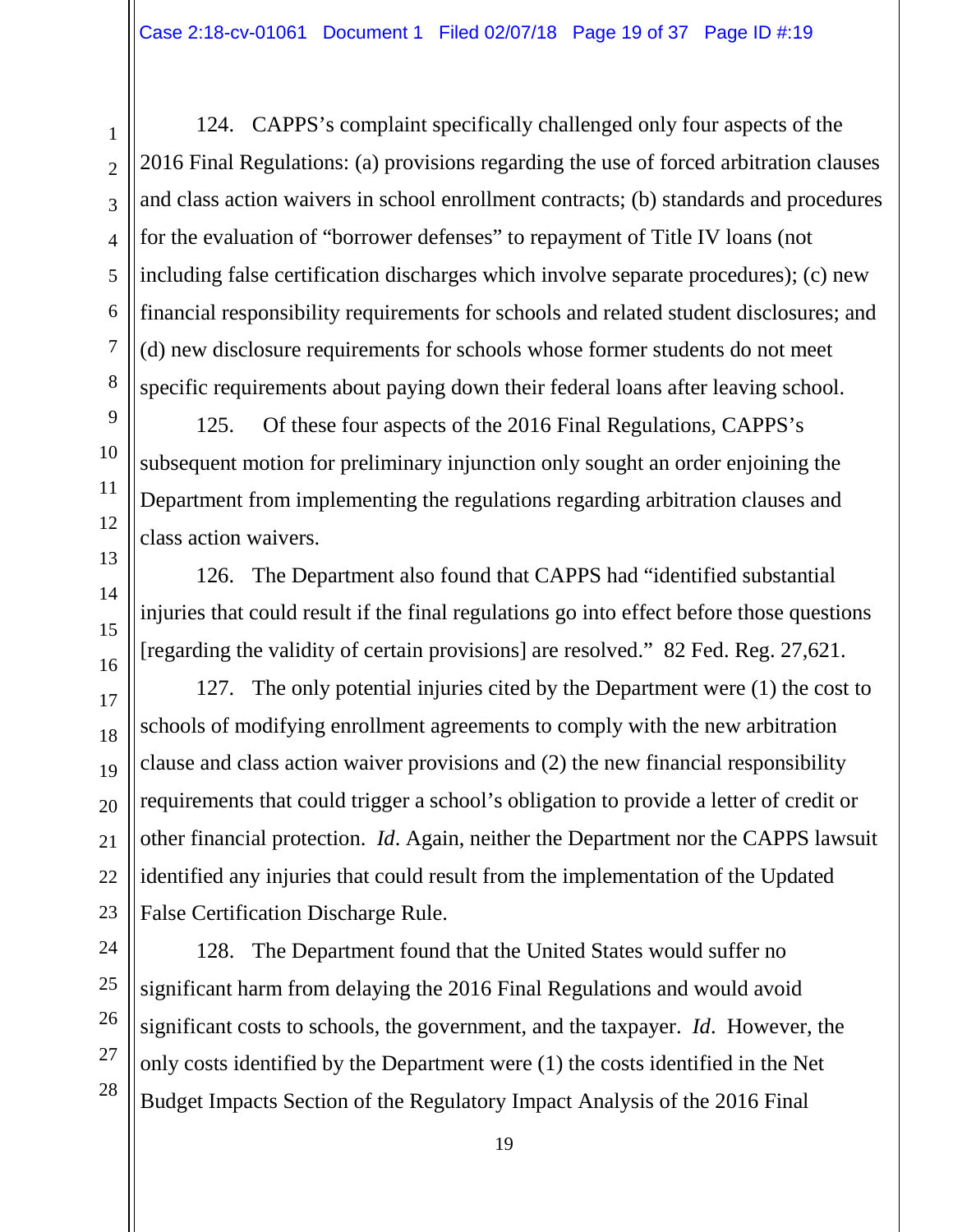Regulations; (2) the costs of the new borrower defense procedures, and (3) the costs of the new three-year automatic closed school discharges. *Id*.

129. Notably, the Net Budget Impacts Section of the Regulatory Impact Analysis for the 2016 Final Regulations states, "[w]e do not expect an increase in false certification discharge claims to result in a significant budget impact from" the Updated False Certification Discharge Rule. 81 Fed. Reg. 75,927, 76,060.

130. The Department did not provide any other explanation or justification for delaying the Updated False Certification Discharge Rule in the First Delay Rule notice.

131. The Department did not address the benefits of the Updated False Certification Discharge Rule, including the financial benefits to harmed student loan borrowers and the benefits to the government and prospective student loan borrowers from discouraging the type of false certification fraud engaged in by Marinello.

132. In addition, the Department did not address or provide a reasoned explanation for disregarding prior factual findings underlying the Updated False Certification Discharge Rule.

## *Reconsideration of 2016 Final Regulations*

133. In the June 16, 2017 First Delay Rule notice, the Department also announced its plans to conduct a new rulemaking process to "review and revise" the 2016 Final Regulations. The announced process included a plan to convene a new negotiated rulemaking committee. 82 Fed. Reg. 27,621, 27,622.

134. On the same day, the Department published a separate notice regarding its intent to undertake a "regulatory reset" beginning through negotiated rulemaking committee meetings starting in November or December 2017. Press Release, Dep't of Educ., *Secretary DeVos Announces Regulatory Reset to Protect Students, Taxpayers Higher Ed Institutions* (June 14, 2017); 82 Fed. Reg. 27,640 (June 16,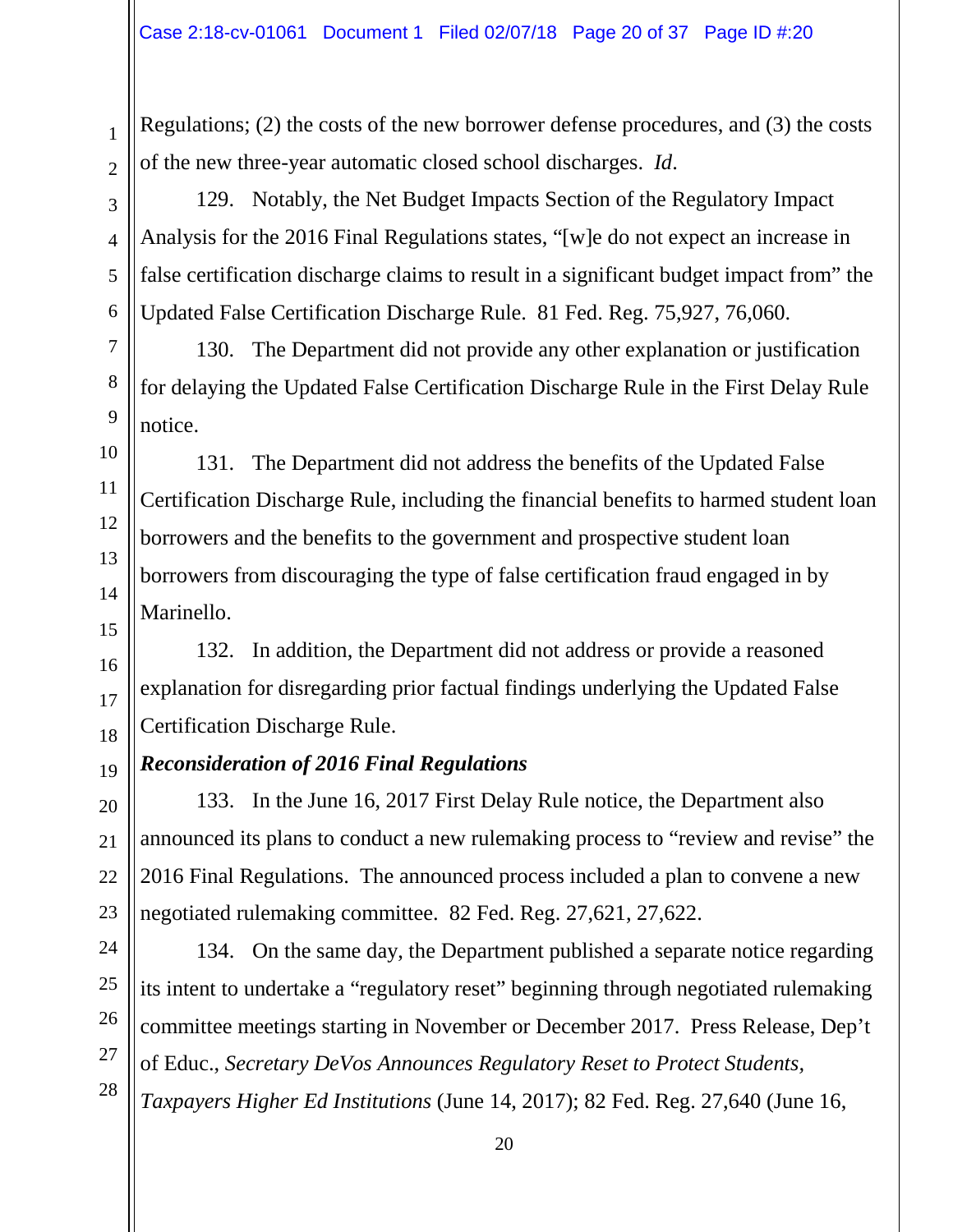```
2017).
```
135. On June 22, 2017, the Department published a notice seeking public input on which of its regulations it should consider repealing, modifying or replacing. 82 Fed. Reg. 28,431 (June 22, 2017).

136. On August 30, 2017, the Department published a notice soliciting nominations for seats on two negotiated rulemaking committees, including one that would consider a number of topics including false certification discharges. 82 Fed. Reg. 41,194 (Aug. 30, 2017).

137. The Department convened the first meeting of the committee considering false certification discharge regulations on November 13, 2017.

## *Interim Final Rule*

138. On October 24, 2017, the Department published an interim final rule ("Interim Final Rule" or "IFR"), effective immediately, delaying implementation of the 2016 Final Regulations, including the Updated False Certification Discharge Rule, until July 1, 2018. 82 Fed. Reg. 49,114 (Oct. 24, 2017).

139. The Department did not engage in negotiated rulemaking or provide any opportunity for public comment, as required by the HEA, 20 U.S.C. § 1098a, and the APA, 5 U.S.C. § 533, before publishing the IFR.

140. Instead, the Department found it had good cause to bypass these rulemaking requirements under the 5 U.S.C. § 553(b) (APA) and 20 U.S.C. § 1098a(b)(2) (HEA). These sections state that the Department may bypass rulemaking procedures only when there is good cause to do so because such procedures are "impracticable, unnecessary, or contrary to the public interest."

141. The Department found that compliance with public rulemaking procedures was impracticable and unnecessary based on the HEA "master calendar" requirement. 82 Fed. Reg. 49,114, 49,117.

142. Under the master calendar requirement, "any regulatory changes ...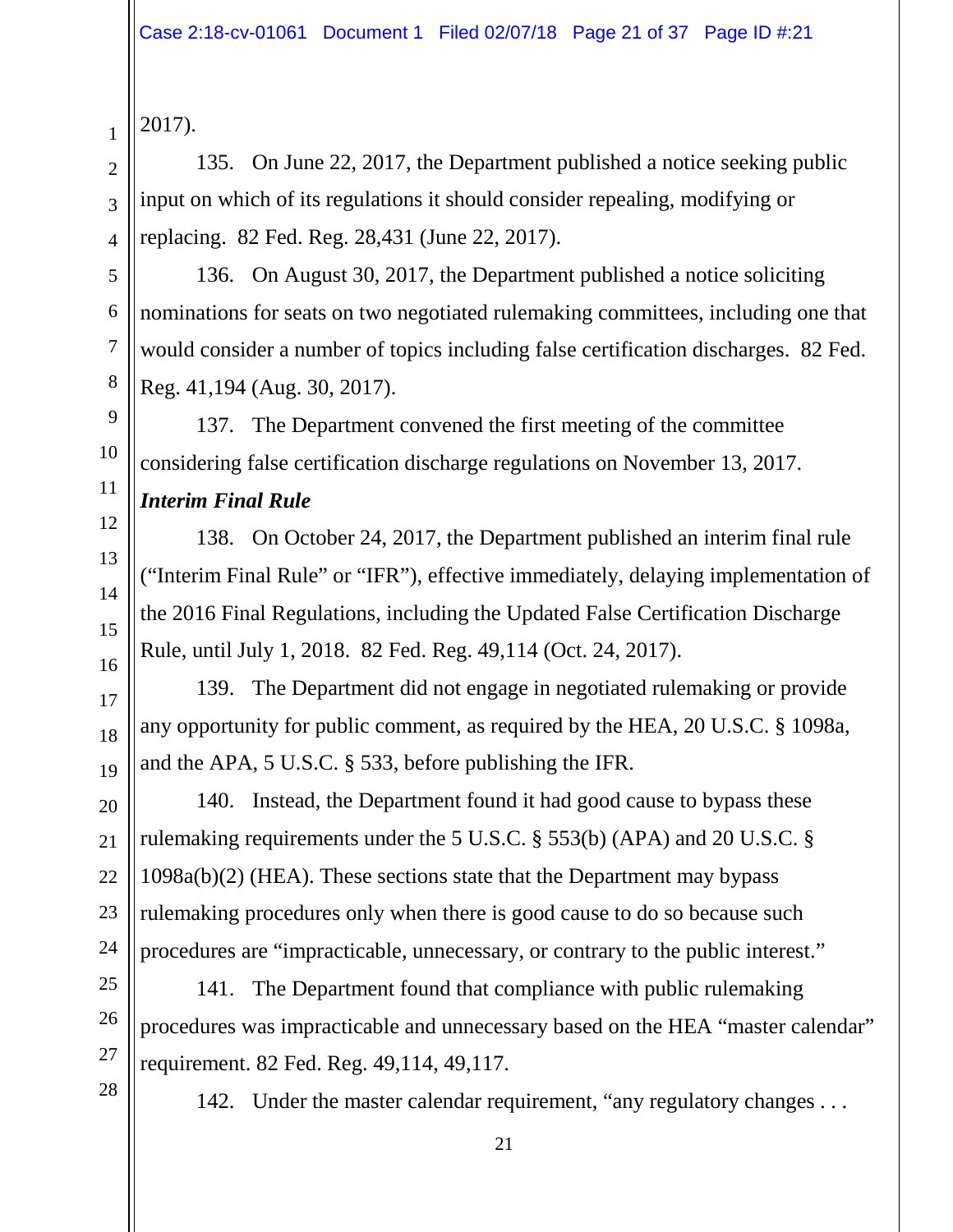affecting the programs" under Title IV "that have not been published in final form by November 1 prior to the start of the award year" beginning on July 1 "shall not become effective until the beginning of the second award year after such November 1 date." 20 U.S.C. § 1089(c).

143. The Department reasoned that because the First Delay Rule delayed the effective date of the 2016 Final Regulations past July 1, 2017, under the master calendar requirement the earliest new effective date for these regulations is July 1, 2018, in the event that the CAPPS litigation is resolved prior to that date. 82 Fed. Reg. 49,114, 49,116.

144. However, the IFR is not necessary to enact an effective date for the 2016 Final Regulations. If the Department had not enacted the IFR, the effective date of July 1, 2017 for the 2016 Final Regulations, including the Updated False Certification Discharge Rule, would be restored in the event that the CAPPS litigation (which was the basis for the First Delay Rule) was resolved and any of the 2016 Final Regulations withstood challenge. In this case, the original effective date would comply with the HEA's master calendar requirement.

145. In the notice, the Department also concluded that the IFR would avoid costs of compliance for schools and the costs to the government and taxpayers resulting from the implementation of the new borrower defense and closed school discharge regulations. *Id*.

146. The Department's cost analysis omitted any mention of the Updated False Certification Discharge Rule. Nor did it provide any other justification or explanation for the delay of the Updated False Certification Discharge Rule.

147. The IFR notice did not include any analysis of the actual or potential harm or negative impact the delay would cause for borrowers like the Plaintiffs, or the benefits of the Updated False Certification Discharge Rule.

148. In contrast to the Department's assurance that its delay of the new

1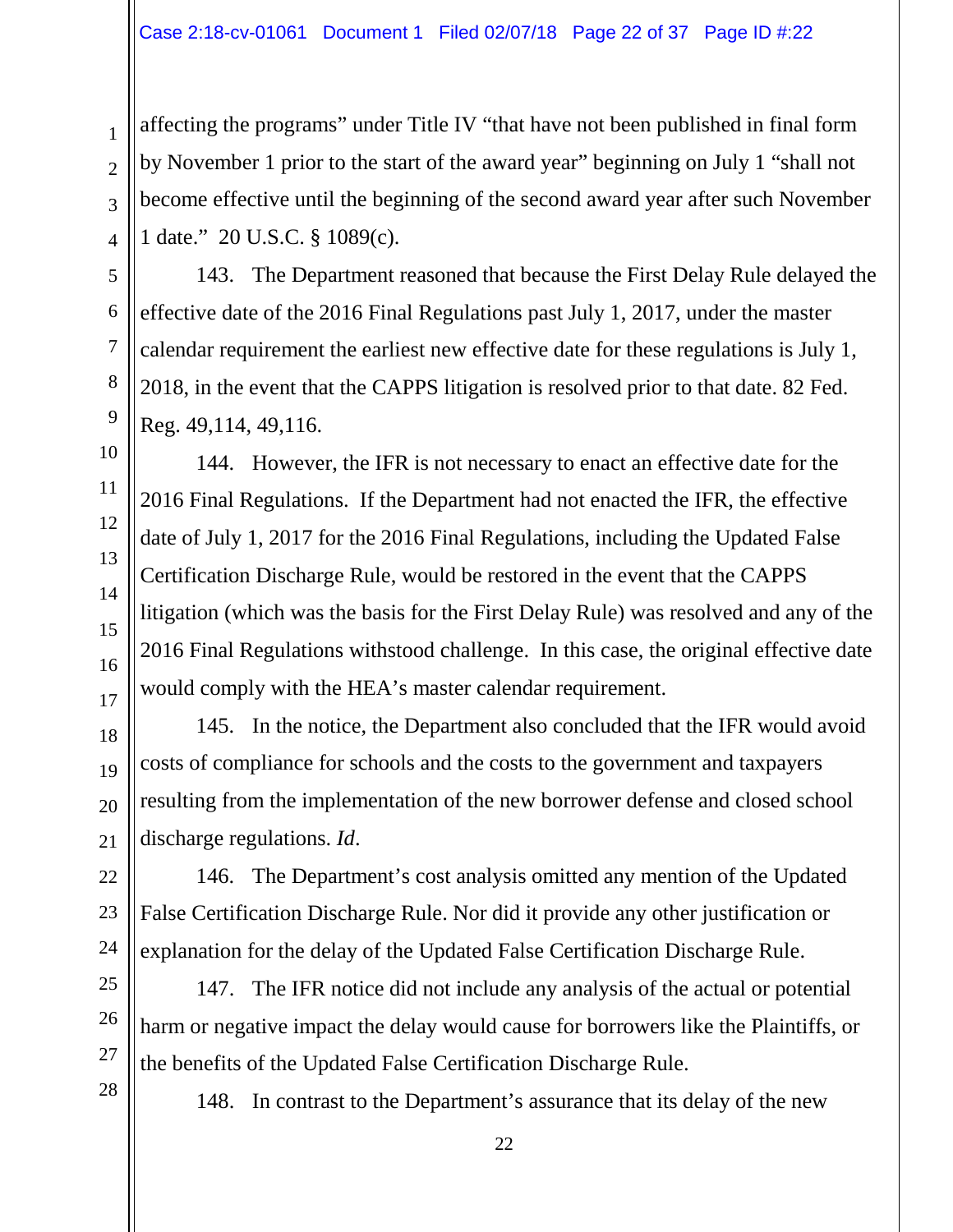borrower defense regulation will not negatively impact borrowers because it is processing those claims, the Department is *denying* false certification discharge applications from borrowers, including Plaintiffs, who enrolled after July 1, 2012 and whose schools falsely certified their financial aid eligibility based on fraudulent high school diplomas provided by the school.

149. On October 24, 2017, the Department separately proposed a further delay of implementation of the 2016 Final Regulations until July 1, 2019. 82 Fed. Reg. 49,155 (Oct. 24, 2017).

150. In publishing the First Delay Rule and the Interim Final Rule without following the required HEA and APA rulemaking procedures, Defendants have deprived Plaintiffs of a benefit to which they are entitled under both the HEA and the 2016 Final Regulations.

151. Moreover, in the context of both the Department's proposed further delay of those regulations until July 1, 2019, and the current negotiated rulemaking proceeding re-evaluating the 2016 Final Regulations, the Department could promulgate a regulation that does less to clarify Plaintiffs' eligibility for false certification discharges. Worse yet, a new regulation could go so far as to preclude them from qualifying for false certification discharges.

152. Thus, the First Delay Rule and the Interim Final Rule affect the rights and obligations of and have a direct impact on Plaintiffs. The First Delay Rule and IFR have caused substantial injury to the Plaintiffs. As long as Plaintiffs are precluded from obtaining false certification discharges, they must repay their loans, respond to the Department's debt collection efforts, and face the consequences of default if they do not. In addition, to the extent they wish to attend a legitimate postsecondary school, until the Marinello Direct Loans are cancelled or paid down, they will count towards the maximum amounts Plaintiffs are allowed to borrow under the Direct Loan program. This will limit their ability to pay for a legitimate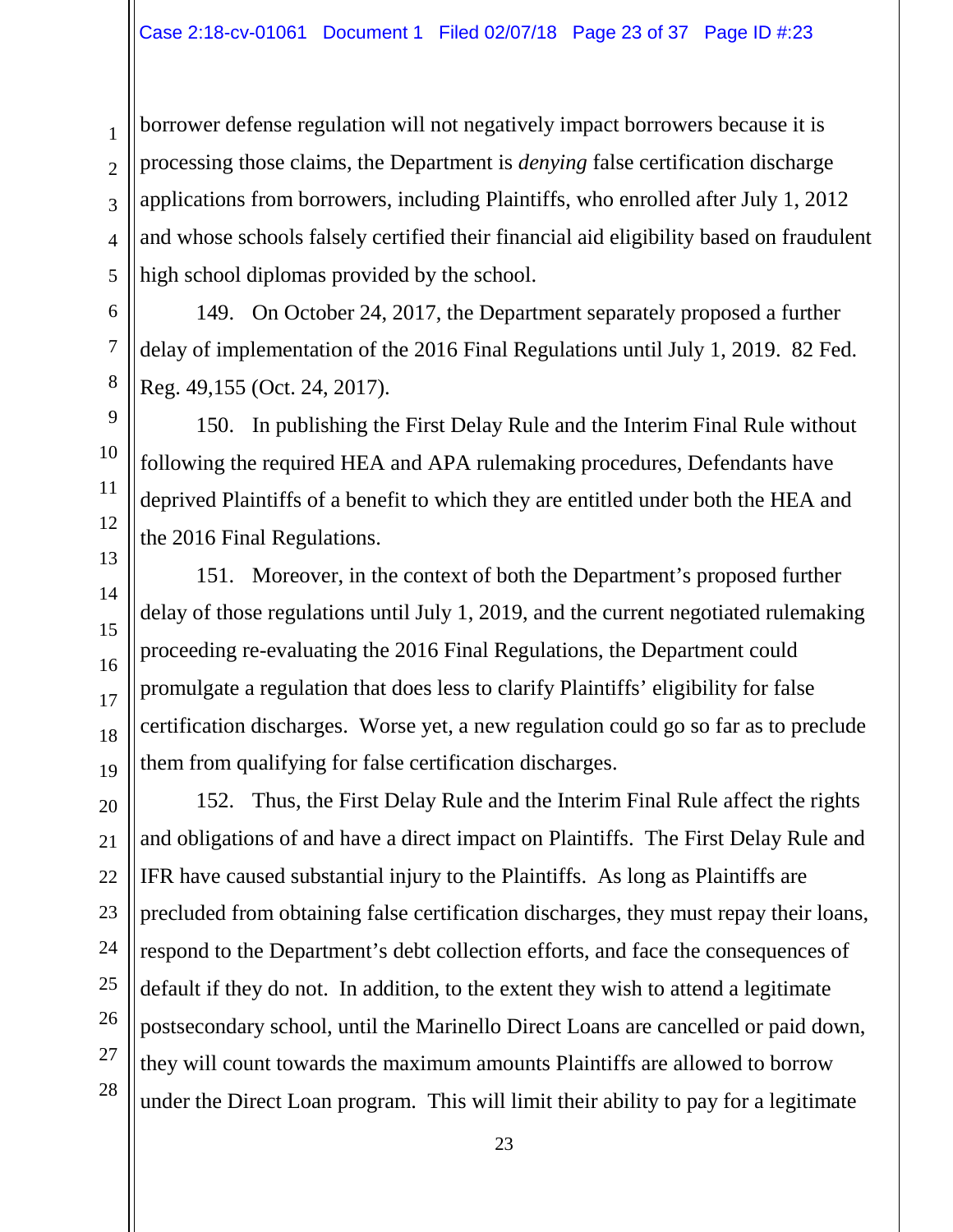undergraduate higher education. Moreover, the Direct Loans will continue to appear on their credit reports and impact their ability to obtain other forms of credit.

## **FIRST CAUSE OF ACTION (Denial of Discharge Applications - Pursuant to the Administrative Procedure Act, 5 U.S.C. §§ 701-706)**

153. Plaintiffs repeat and reallege each of the foregoing paragraphs as if fully set forth herein.

154. Plaintiffs' applications for false certification discharge, along with the evidence submitted with those applications, satisfied the eligibility standards set forth in 20 U.S.C. § 1087(c) for discharge of the Direct Loans they obtained to attend Marinello.

155. The denials of Plaintiffs' individual applications for false certification student loan discharge constitute final agency actions, as defined by 5 U.S.C. § 704, and are therefore reviewable under the APA.

156. Defendants' denials of Plaintiffs' false certification discharge applications were arbitrary, capricious, an abuse of discretion, contrary to law, and otherwise not in accordance with the HEA, 20 U.S.C. § 1087(c), in violation of the APA, 5 U.S.C. § 706(2)(A).

157. Plaintiffs ask this court to declare that Defendants' denials of their applications for false certification discharge were unlawful, arbitrary, capricious, an abuse of discretion, contrary to law, and otherwise not in accordance with the HEA, 20 U.S.C. § 1087(c), in violation of the APA, 5 U.S.C. § 706(2)(A).

158. Pursuant to the APA, 5 U.S.C. §§ 702 and 706(1) and (2)(A), Plaintiffs further ask this court to reverse Defendants' denials of their applications for false /// /// ///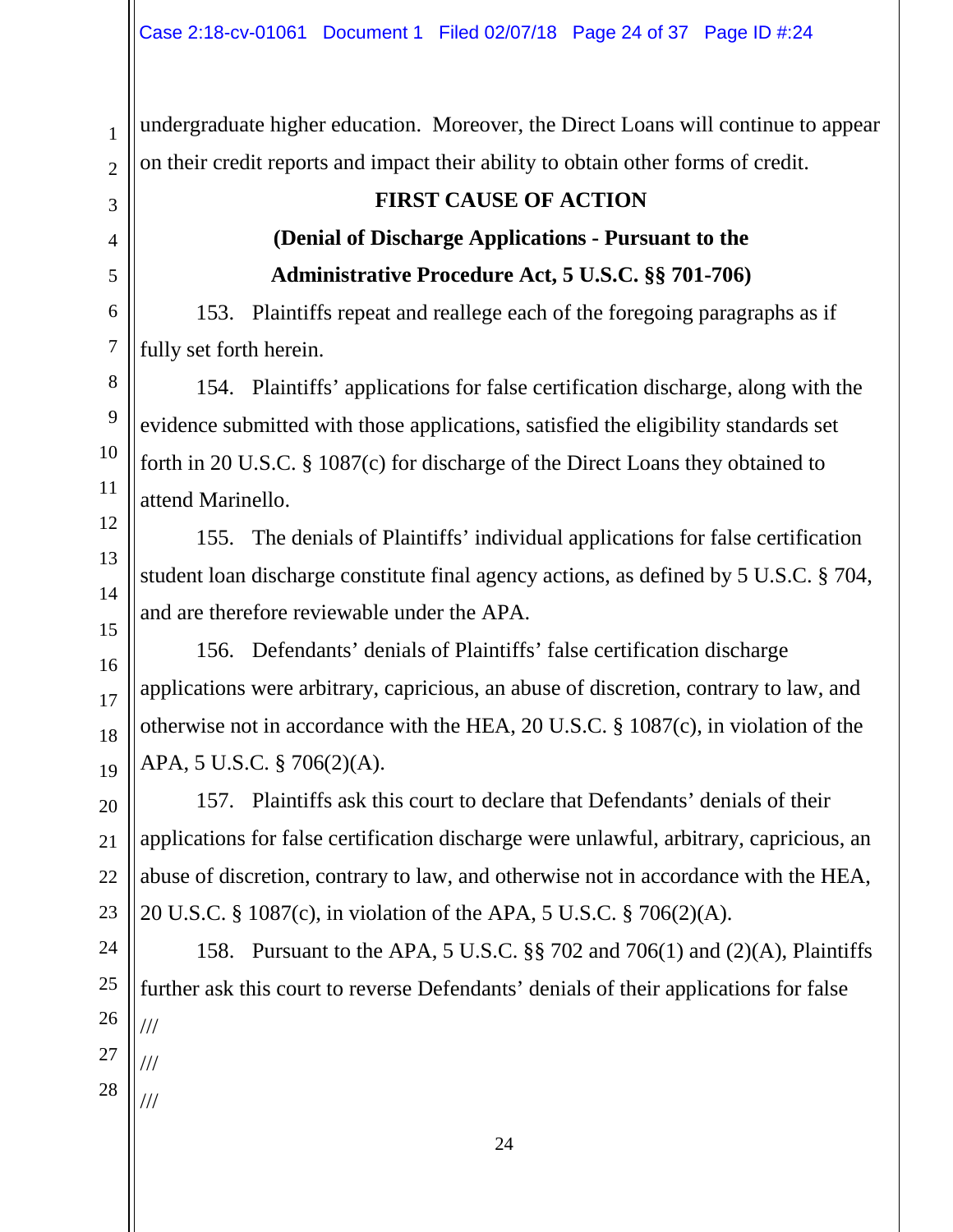certification discharge and compel Defendants to grant Plaintiffs' applications and

a. Cease collection efforts on Plaintiffs' Direct Loans;

b. Discharge the liability on Plaintiffs' Direct Loans; and

c. Grant Plaintiffs all relief authorized by 20 U.S.C.  $\S$  1087(c)(1) and 34 C.F.R. § 685.215.

### **SECOND CAUSE OF ACTION**

### **(Pursuant to the Declaratory Judgment Act, 28 U.S. C. §§ 2201-2202)**

159. Plaintiffs repeat and reallege each of the foregoing paragraphs as if fully set forth herein.

160. For the reasons set forth in the First Cause of Action, Plaintiffs seek a declaratory judgment, pursuant to 28 U.S.C. §§ 2201-2202, that under the HEA, 20 U.S.C. § 1087(c), the Department is obligated to discharge the Direct Loan(s) of a borrower and provide the relief authorized by 20 U.S.C. § 1087(c) and 34 C.F.R. § 685.215 whenever the borrower submits an application attesting to the following:

a. The borrower (or the student on whose behalf a parent borrowed) did not have a high school diploma or its equivalent and did not meet alternative financial aid eligibility requirements provided in the HEA; and

b. The postsecondary institution certified the eligibility of the borrower (or the student on whose behalf the parent borrowed) to receive Direct Loans based on a high school graduation status falsified by the school or a high school diploma falsified by the school or a third party to which the school referred the borrower.

### **THIRD CAUSE OF ACTION**

**(First Delay Rule – Violation of APA, 5 U.S.C. § 706(2)(D) – Failure to Observe Procedure Required by Law)**

161. Plaintiffs repeat and reallege each of the foregoing paragraphs as if

1

2

3

4

5

6

7

8

9

10

11

12

13

14

15

16

17

18

19

20

21

22

23

24

25

26

27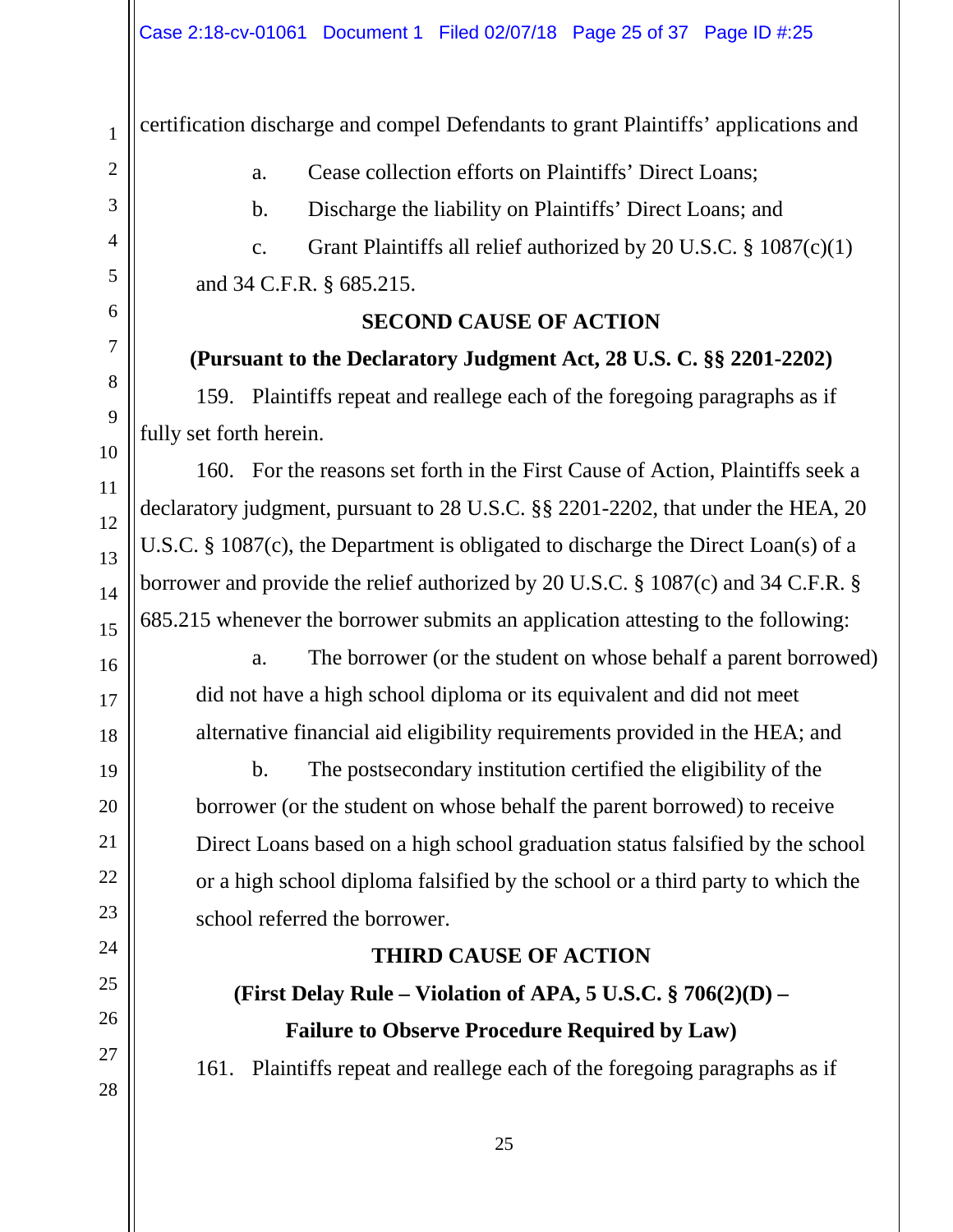fully set forth herein.

162. Defendants are subject to the rulemaking procedures of the APA and the HEA.

163. The First Delay Rule is a final agency action, as defined by the APA, 5 U.S.C. § 704.

6

7

8

9

10

11

12

13

14

15

16

17

18

19

20

21

22

23

24

25

26

27

28

1

2

3

4

5

164. The First Delay Rule is a final agency action because:

a. it delays the Updated False Certification Discharge Rule, which was published after an extensive notice-and-comment and rulemaking process;

b. it marks the consummation of Defendants' decision-making process to enact an indefinite delay in order to reconsider, amend, or repeal the Updated False Certification Discharge Rule; and

c. directly and negatively modifies Plaintiffs' legal rights and obligations with respect to the Direct Loans they obtained to attend Marinello.

165. The First Delay Rule is therefore subject to judicial review under the APA.

166. The First Delay Rule is a substantive rescission of the effective date of the Updated False Certification Discharge Rule, as demonstrated by the facts alleged in this Complaint, including in paragraphs 108 through 137 and paragraphs 161 through 163.

167. Because the First Delay Rule is a substantive final rule, Defendants were required to comply with the rulemaking procedures of the APA, 5 U.S.C. § 553, and the HEA, 20 U.S.C. § 1098a.

168. Defendants did not publish a notice of proposed rulemaking in the Federal Register or provide interested persons with an opportunity to comment before the effective date of the First Delay Rule, in violation of 5 U.S.C. §§ 553(b), (c) and (d).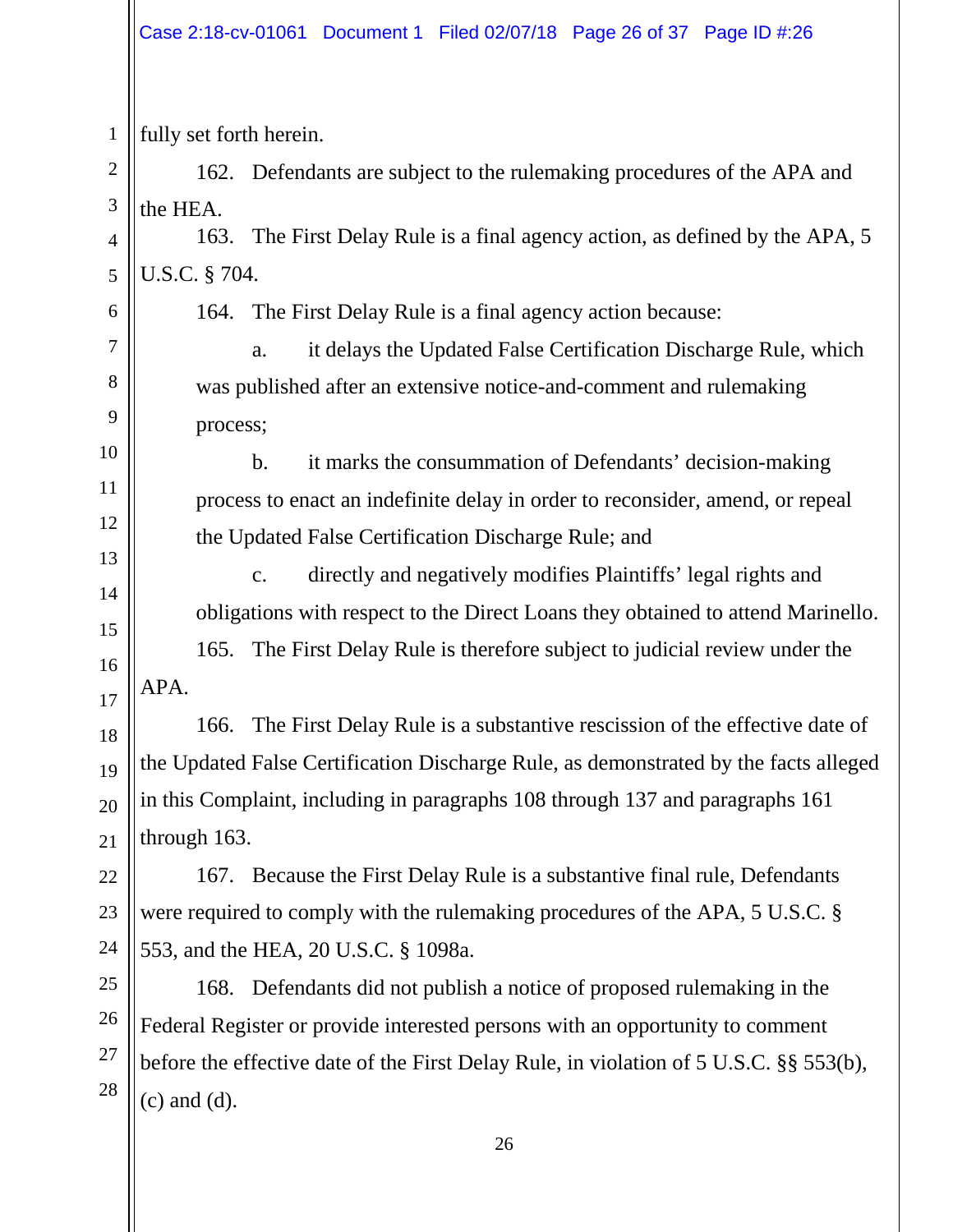169. Defendants did not seek or obtain public involvement in the development of the First Delay Rule, submit the First Delay Rule to a negotiated rulemaking process, or publish a notice of proposed rulemaking in the Federal Register and provide interested persons with an opportunity to comment before the effective date of the final First Delay Rule, in violation of 20 U.S.C. §§ 1098a(a) and (b).

170. Under 5 U.S.C. § 705, to justify their failure to comply with the required rulemaking processes with respect to the Updated False Certification Discharge Rule, Defendants must show each of the following, specifically, as applied to the Updated False Certification Discharge Rule: (a) CAPPS is likely to prevail on the merits of its complaint; (b) the absence of the delay will cause irreparable harm; (c) the public will not be harmed by the delay; and (d) the public interest requires the delay.

171. Defendants' notice of the First Delay Rule failed to acknowledge or comply with this four-part test applicable to Section 705 stays.

172. Defendants' notice of the First Delay Rule did not provide any justification for the delay of the Updated False Certification Discharge Rule.

173. Moreover, Defendants did not and could not have cited facts demonstrating that the First Delay Rule met the four-part test because:

a. CAPPS did not state any facts that would serve as a basis for challenging the Updated False Certification Discharge Rule in its complaint or its motion for preliminary injunction.

b. Defendants therefore did not have any basis in fact or law on which to conclude that CAPPS is likely to prevail on a challenge to the Updated False Certification Discharge Rule.

c. CAPPS did not allege in its complaint or its motion for preliminary injunction that its members would be harmed if the Updated False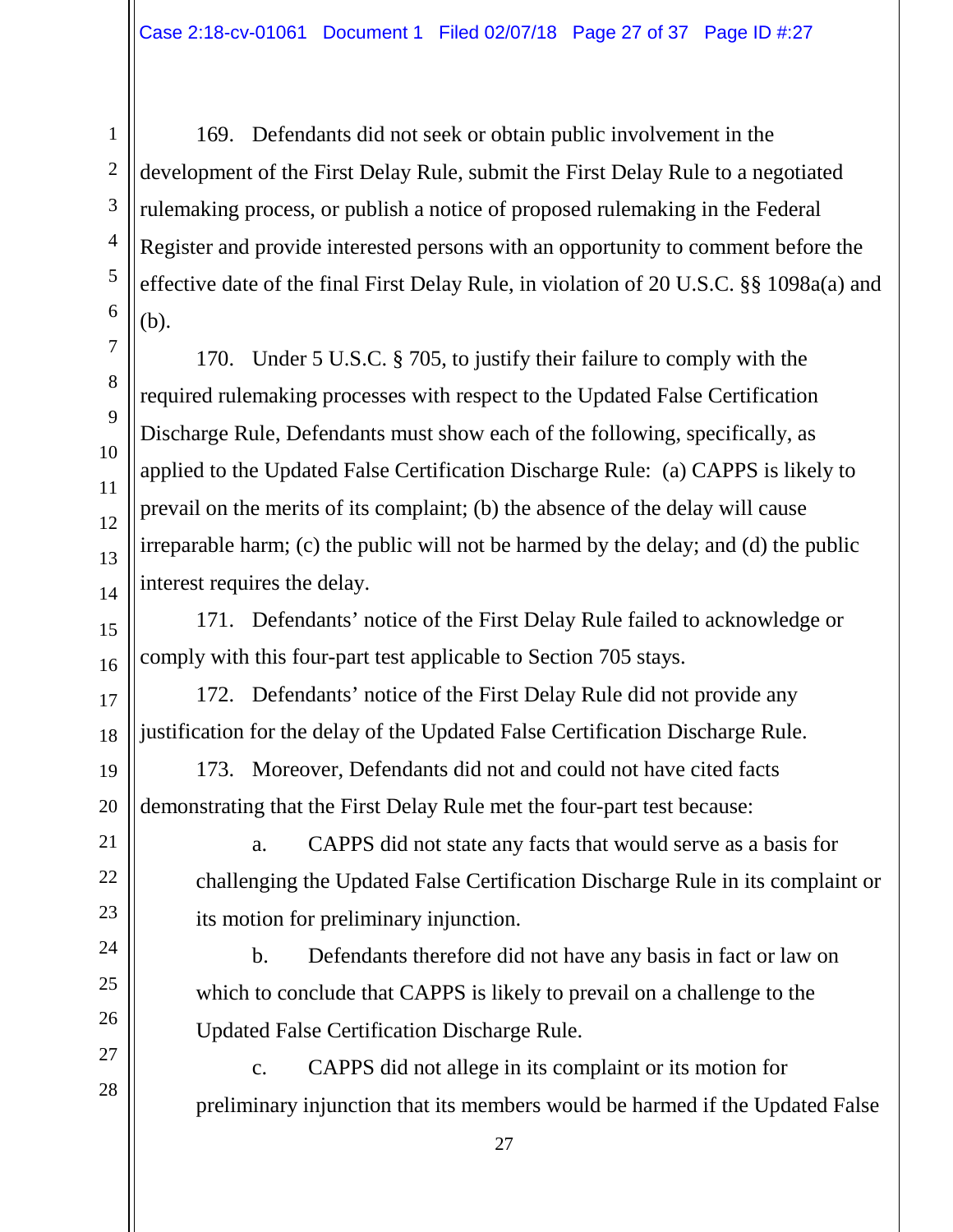Certification Discharge Rule went into effect.

d. Defendants provided no analysis or facts to demonstrate that the public will not be harmed by the delay of the Updated False Certification Discharge Rule.

e. Defendants failed to acknowledge or evaluate significant injuries that Plaintiffs and other students are likely to suffer from the indefinite delay and possible rescission of the Updated False Certification Discharge Rule.

f. Defendants provided no analysis or facts to demonstrate that the public interest requires the delay of the Updated False Certification Discharge Rule.

g. On the contrary, to the extent the public interest is equivalent to the Department's or a taxpayer's interest in avoiding costs, the Net Budget Impacts Section of the Regulatory Impact Analysis for the 2016 Final Regulations states, "[w]e do not expect an increase in false certification discharge claims to result in a significant budget impact from" the Updated False Certification Discharge Rule. 81 Fed. Reg. 75,926, 76,060.

h. Defendants did not provide any facts to discredit this earlier conclusion.

174. Defendants failed to articulate any rational connection between the First Delay Rule, with respect to the Updated False Certification Discharge Rule, and the CAPPS lawsuit.

175. In addition, the HEA does not contain any provision that permits the Department to bypass the HEA public rulemaking procedures based on 5 U.S.C. § 705.

176. Based on the facts alleged in this Complaint, including in paragraphs 108 through 137 and paragraphs 161 through 175 herein, Defendants' failure to observe the rulemaking procedures of the HEA and APA in enacting the First Delay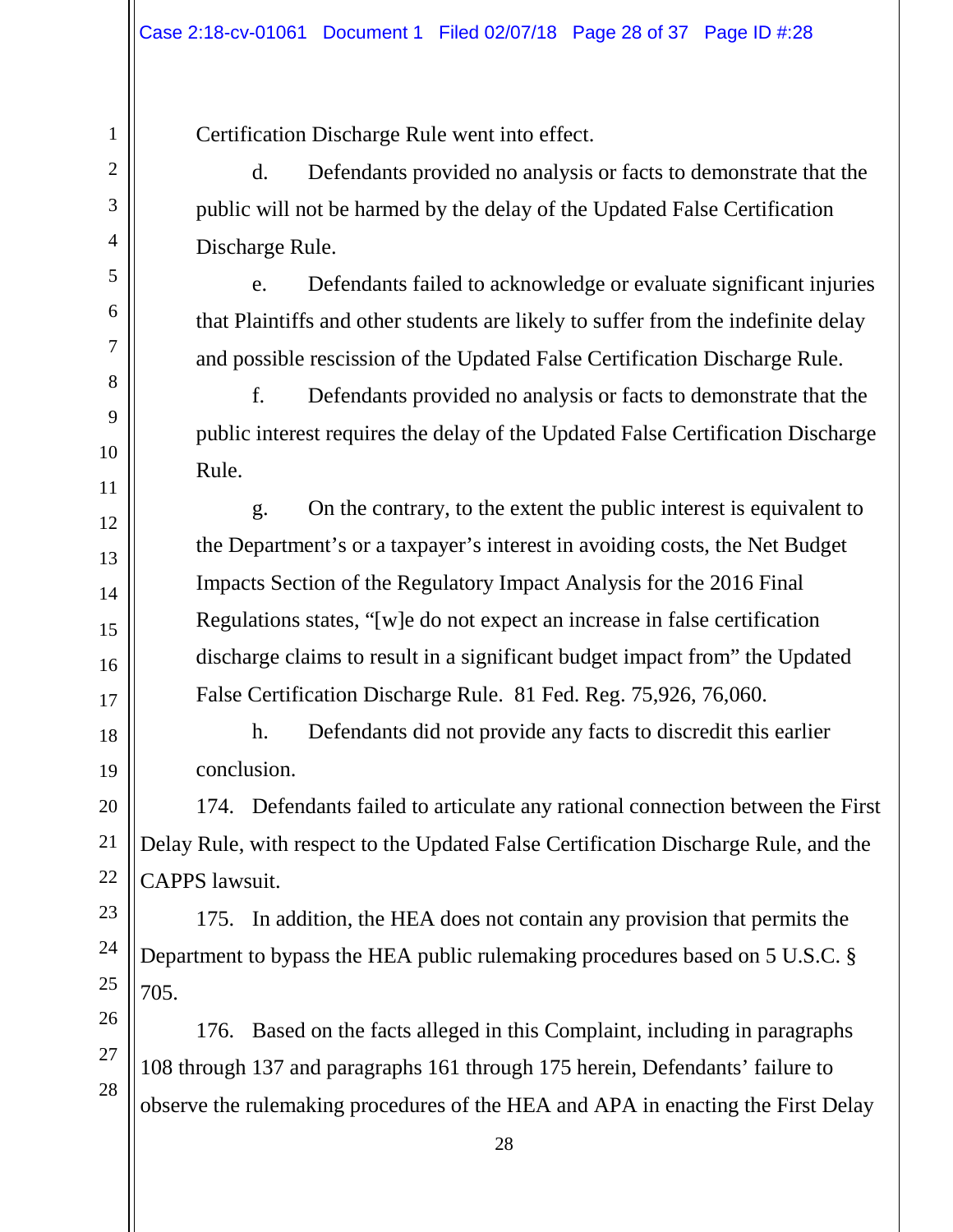1 2 3 4 5 6 7 8 9 10 11 12 13 14 15 16 17 18 19 20 21 22 23 24 25 26 27 28 Rule is a violation of the APA,  $\S 706(2)(D)$ . 177. Plaintiffs have been adversely affected and aggrieved by the First Delay Rule for which there is no other adequate remedy in law and therefore seek review of the First Delay Rule under 5 U.S.C. § 702. 178. Plaintiffs therefore request that the First Delay Rule be held unlawful, vacated and set aside with respect to the Updated False Certification Discharge Rule. **FOURTH CAUSE OF ACTION (First Delay Rule – Violation of APA, 5 U.S.C. §§ 706(2)(A) – Arbitrary, Capricious and Otherwise Contrary to Law)** 179. Plaintiffs repeat and reallege each of the foregoing paragraphs as if fully set forth herein. 180. Prior to enactment of the First Delay Rule, Defendants failed to: a. Address prior factual findings underlying the November 1, 2016 publication of the Updated False Certification Discharge Rule; b. Articulate any connection between its findings in the First Delay Rule notice and the delay of the Updated False Certification Discharge Rule; c. Consider the benefits of the Updated False Certification Discharge Rule. 181. Based on the facts alleged in this Complaint, including paragraphs 108 through 137 and paragraphs 161 through 180, Defendants' justification for enacting the First Delay Rule without complying with the required APA and HEA public rulemaking procedures is arbitrary, capricious, and contrary to law in violation of 5 U.S.C. § 706(2)(A). 182. Plaintiffs request that the First Delay Rule be held unlawful, vacated and set aside with respect to the Updated False Certification Discharge Rule.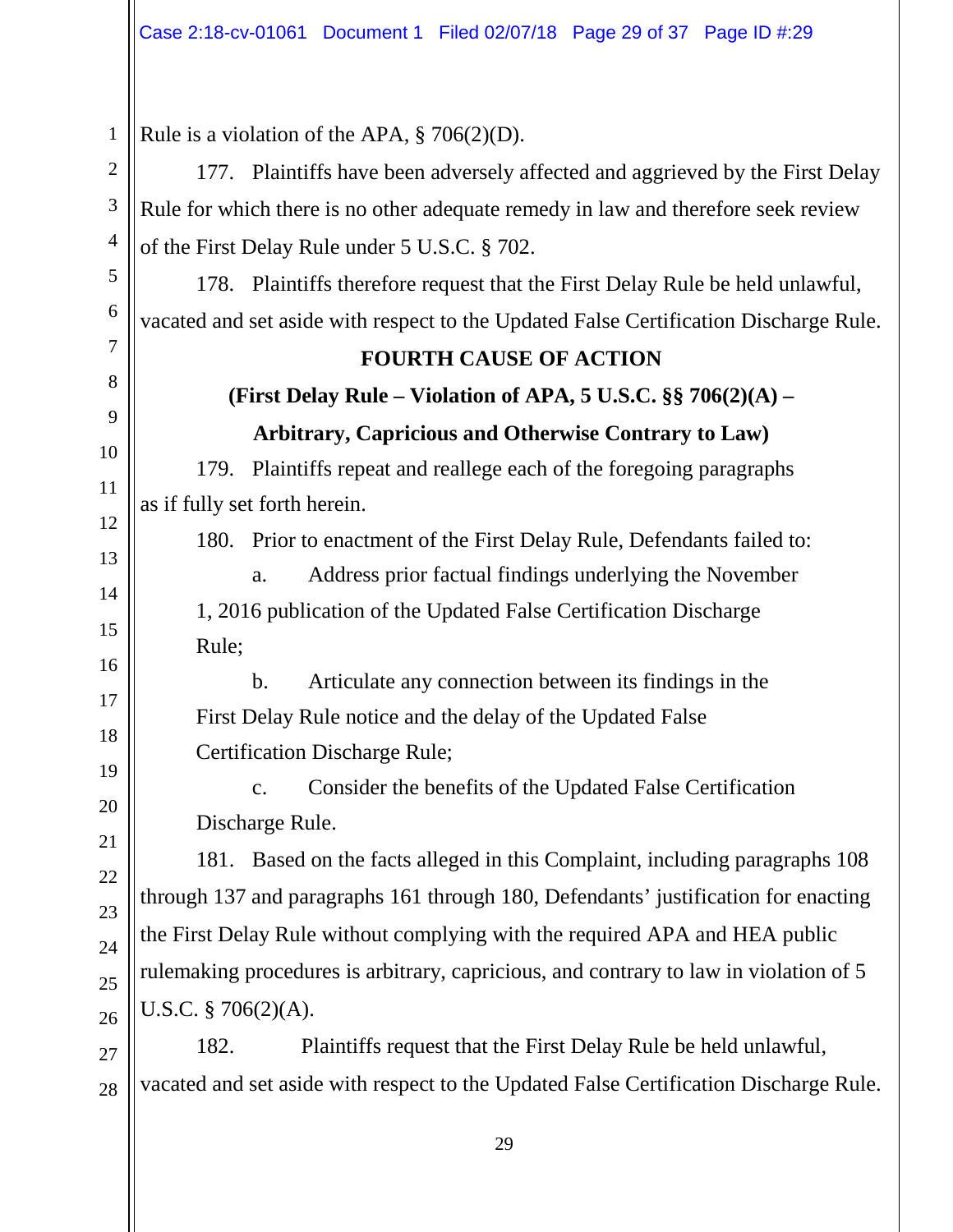### **FIFTH CAUSE OF ACTION**

## **(First Delay Rule – Violation of APA, 5 U.S.C. §§ 706(2)(C) – Agency Action in Excess of Statutory Authority**)

183. Plaintiffs repeat and reallege each of the foregoing paragraphs as if fully set forth herein.

184. Defendants' findings under 5 U.S.C. § 705 that justice required it to enact the First Delay Rule with respect to the Updated False Certification Discharge Rule were in excess of statutory authority, in violation of 5 U.S.C. § 706(2)(C).

185. The HEA does not contain any provision that permits Defendants to bypass the HEA public rulemaking procedures based on 5 U.S.C. § 705.

186. The HEA permits Defendants to bypass the HEA public rulemaking procedures only when they determine there is good cause to do so under 5 U.S.C. § 553(b) of the APA.

187. In the First Delay Rule notice, Defendants made no findings under 5 U.S.C. § 553(b).

188. Defendants' publication of the First Delay Rule with respect to the Updated False Certification Discharge Rule without complying with the rulemaking procedures required by APA, 5 U.S.C. § 553, and the HEA, 20 U.S.C. § 1098a, was therefore in excess of Defendants' statutory authority in violation of 5 U.S.C. § 706(2)(C).

189. Plaintiffs request that the First Delay Rule be held unlawful, vacated and set aside with respect to the Updated False Certification Discharge Rule.

### **SIXTH CAUSE OF ACTION**

## **(Interim Final Rule – Violation of the APA – 5 U.S.C. § 706(2)(D) – Failure to Observe Procedure Required by Law)**

190. Plaintiffs repeat and reallege each of the foregoing paragraphs as if fully set forth herein.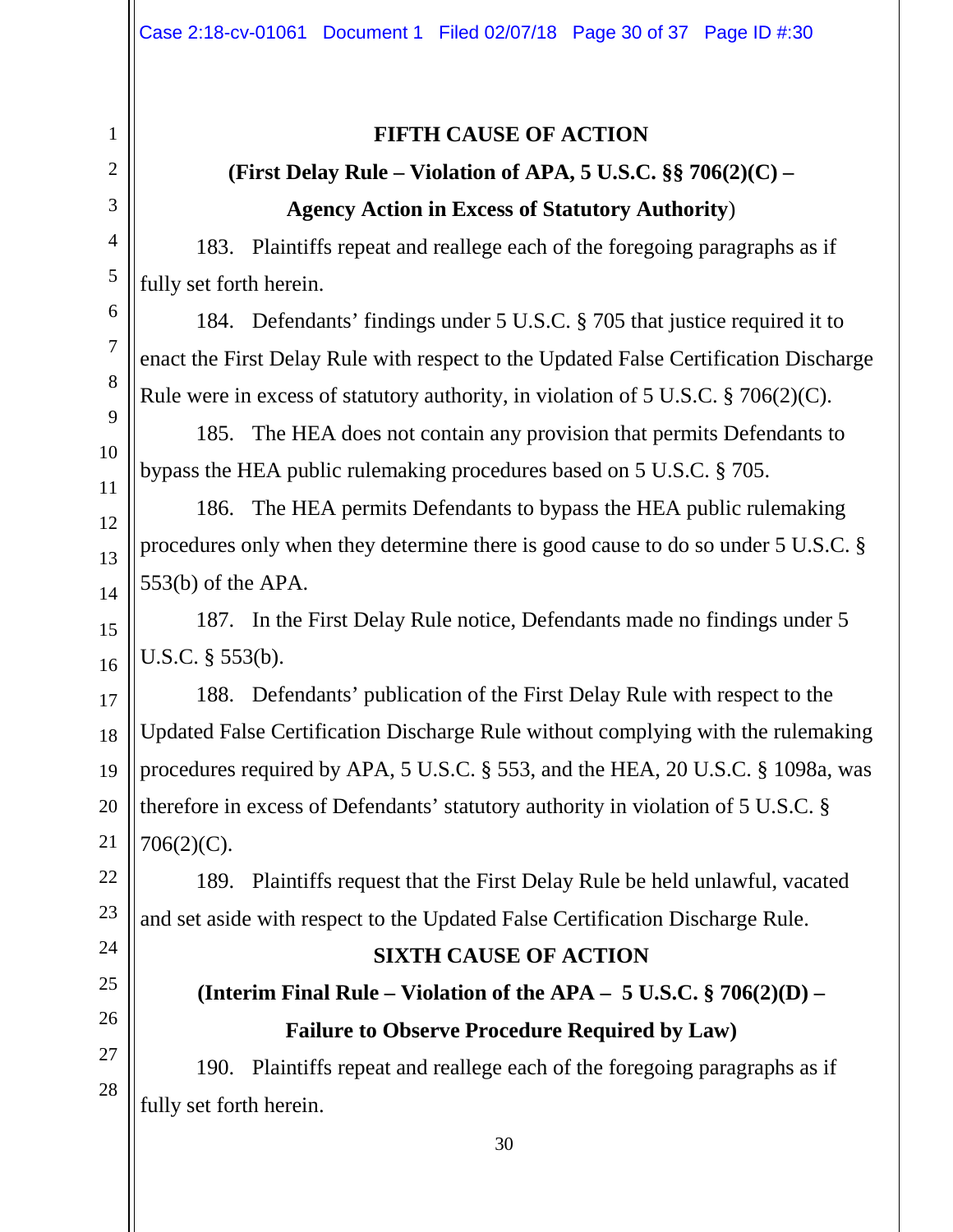191. The Interim Final Rule is a final agency action, as defined by the APA, 5 U.S.C. § 704.

192. The IFR is a final agency action because:

a. it delays the Updated False Certification Discharge Rule, which was published after an extensive notice-and-comment and rulemaking process;

b. it marks the consummation of Defendants' decision-making process to enact a delay and reconsider, amend, or repeal the 2016 Final Regulations, including the Updated False Certification Discharge Rule, and prevent them from going into effect before July 1, 2018, even if any of the 2016 Final Regulations are upheld and the CAPPS litigation is resolved prior to that date; and

c. it directly and negatively modifies Plaintiffs' legal rights and obligations with respect to the Direct Loans they obtained to attend Marinello.

193. The IFR is therefore subject to judicial review under the APA.

194. The IFR is a substantive rescission of the effective date because it prevents the reinstatement of the original July 1, 2017 effective date of the 2016 Final Regulations, including the Updated False Certification Discharge Rule, even if any of the 2016 Final Regulations are upheld and the CAPPS litigation resolved prior to July 1, 2018.

195. Because the IFR is a substantive rule, Defendants were required to comply with the rulemaking procedures of the APA, 5 U.S.C. § 553, and the HEA, 20 U.S.C. § 1098a.

196. Defendants did not publish a notice of proposed rulemaking in the Federal Register or provide interested persons with an opportunity to comment before the effective date of the IFR, in violation of the APA, 5 U.S.C. §§ 553(b), (c)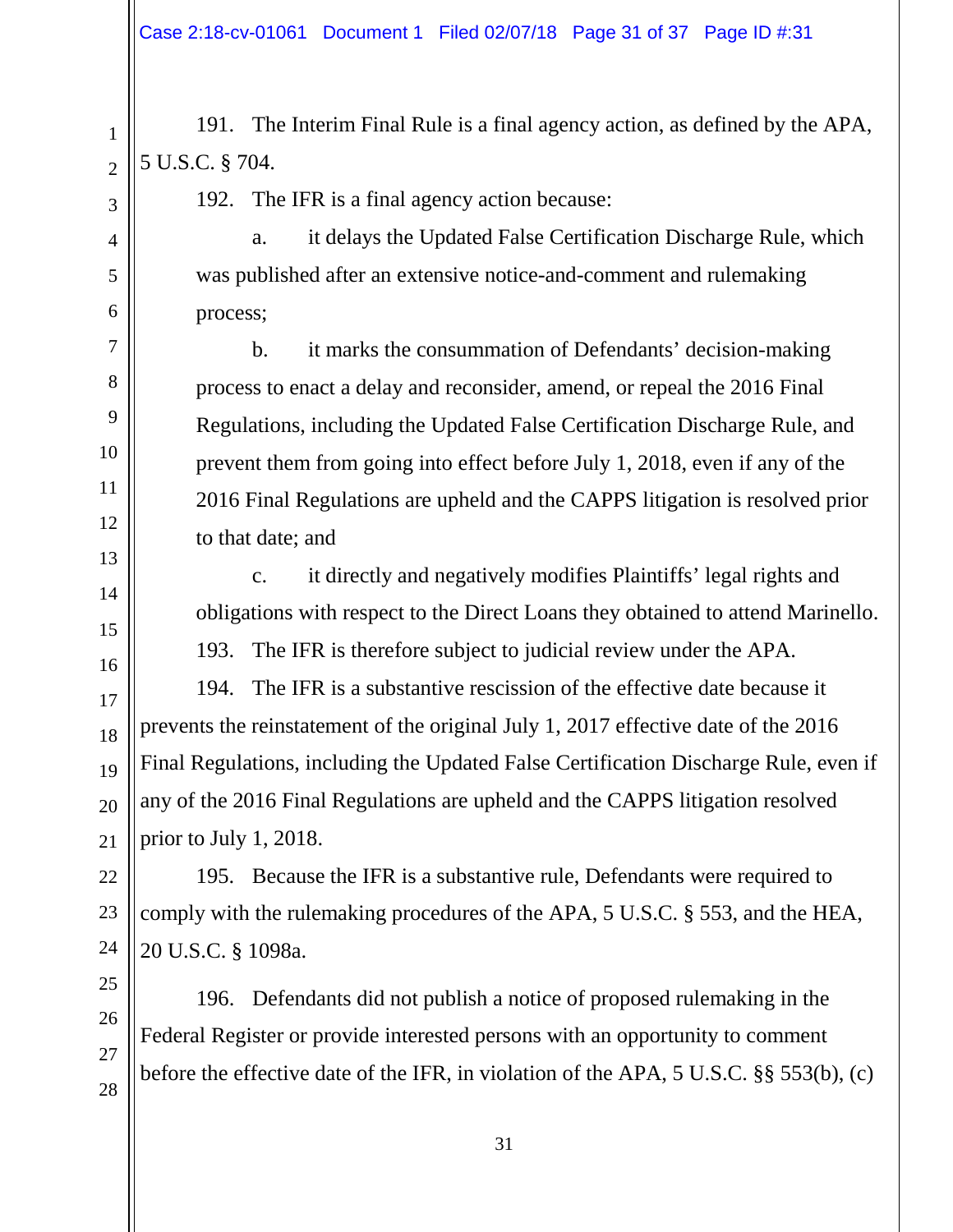| $\overline{c}$  |
|-----------------|
| 3               |
| $\overline{4}$  |
| 5               |
| 6               |
| $\overline{7}$  |
| 8               |
| 9               |
| 10 <sup>1</sup> |
| 11              |
| 12              |
| 13              |
| $\frac{1}{4}$   |
| 15              |
| 16              |
| 17              |
| 18              |
| 19              |
| 20              |
| $\overline{21}$ |
| 2               |
| $\overline{c}$  |
| 1               |
| 25              |
| $\frac{2}{3}$   |
| 21              |
| 28              |
|                 |

and  $(d)$ .

1

197. Defendants also did not obtain public involvement in the development of the IFR, submit the IFR to a negotiated rulemaking process, or publish a notice of proposed rulemaking in the Federal Register and provide interested persons with an opportunity to comment before the effective date of the final IFR, in violation of the HEA, 20 U.S.C. §§ 1098a(a) and (b).

198. Defendants invoked good cause under 5 U.S.C. § 553(b) and 20 U.S.C. § 1098a(b)(2) as grounds to enact the IFR without complying with the rulemaking procedures required by the APA and the HEA.

199. Defendants determined that they had good cause to dispense with the APA and HEA rulemaking procedures and that these procedures were impracticable and unnecessary due to the HEA master calendar requirements.

200. Defendants' findings, however, are based on an incorrect analysis of the law:

a. If any of the 2016 Final Regulations withstood challenge in the CAPPS litigation, including the Updated False Certification Discharge Rule, the HEA's master calendar requirement would allow them to be effective as of July 1, 2017, since they were published on November 1, 2016.

b. Thus, if any of the 2016 Final Regulations withstood challenge in any pending litigation at any time, it would be unnecessary for the Department to publish a new effective date.

201. Moreover, none of the costs or harms cited in the IFR notice had any relation to the Updated False Certification Discharge Rule. Instead, they only related to the regulations regarding closed school discharges, borrower defenses to repayment, arbitration clauses, class action waivers, and financial responsibility.

202. Defendants did not articulate any other facts supporting its determination that the compliance with the public rulemaking procedures was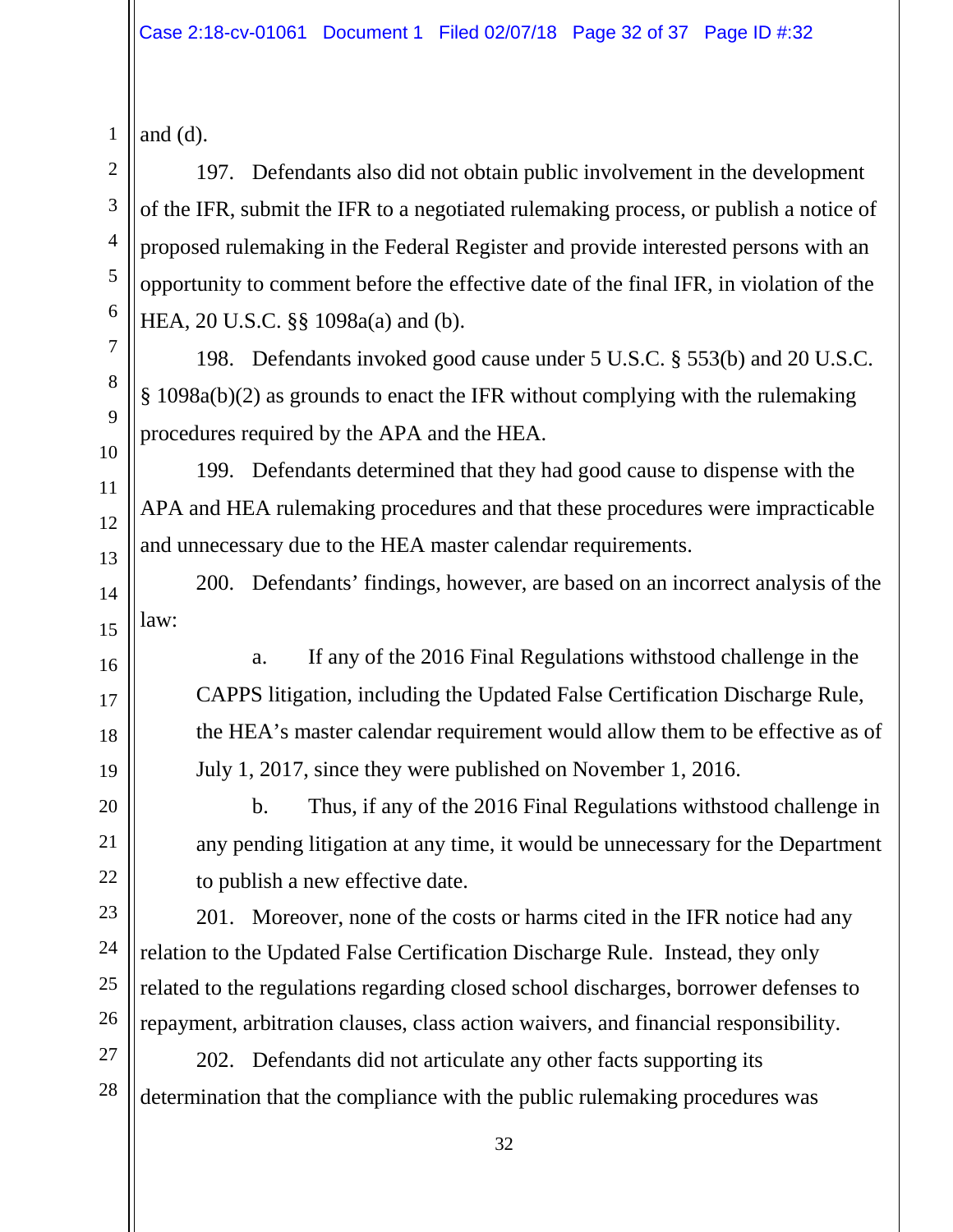impracticable or unnecessary.

203. Defendants did not and could not show that compliance with the rulemaking requirements in enacting the IFR would have been contrary to public interest. Defendants ignored significant injuries that Plaintiffs and other students are likely to suffer from the delay and possible rescission of the Updated False Certification Discharge Rule.

204. Defendant lacked good cause to enact the IFR with respect to the Updated False Certification Discharge Rule without complying with the procedures required by the APA, 5 U.S.C. § 553, and the HEA, 20 U.S.C. § 1098a.

205. Defendants' failure to observe the rulemaking procedures of the APA and HEA in enacting the IFR is a violation of the APA, 5 U.S.C. § 706(2)(D).

206. Plaintiffs have been adversely affected and aggrieved by the enactment of the IFR, for which there is no other adequate remedy in court, and may therefore seek review of the IFR under 5 U.S.C. § 702.

207. Plaintiffs request that the IFR be held unlawful, vacated, and set aside with respect to the Updated False Certification Discharge Rule.

### **SEVENTH CAUSE OF ACTION**

**(Interim Final Rule – Violation of APA, 5 U.S.C. §§ 706(2)(A) – Arbitrary, Capricious and Otherwise Contrary to Law)**

208. Plaintiffs repeat and reallege each of the foregoing paragraphs as if fully set forth herein.

209. The Department failed to do the following in the IFR notice:

a. Address prior factual findings underlying the November 1, 2016 publication of the Updated False Certification Discharge Rule;

b. Articulate any connection between its findings regarding costs in the IFR notice and the delay of the Updated False Certification Discharge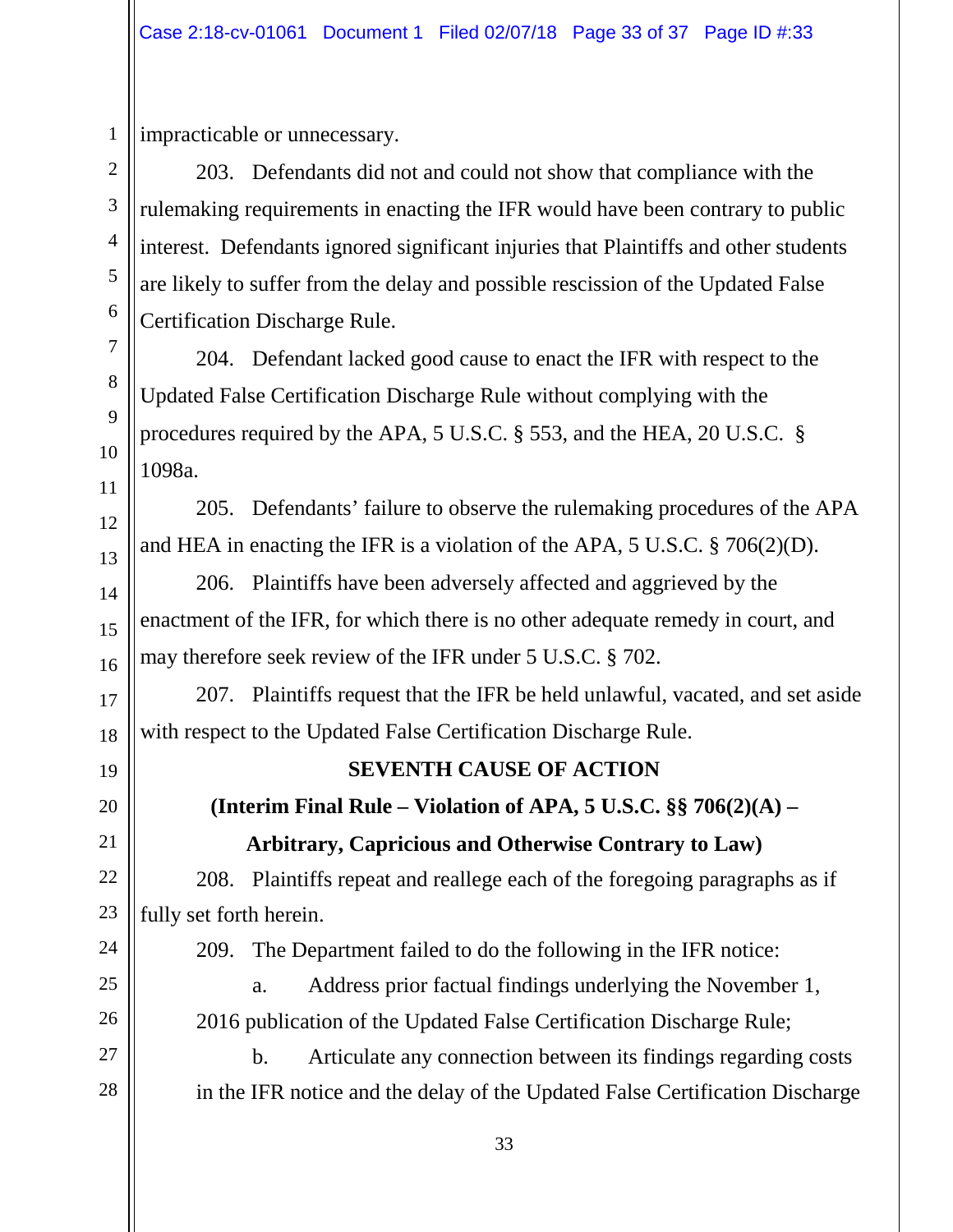Rule; and

1

2

3

4

5

6

7

8

9

10

11

12

13

14

15

16

17

18

19

c. Consider the benefits of the Updated False Certification Discharge Rule.

210. Based on the facts alleged in this Complaint, including paragraphs 108 through 152 and paragraphs 191 through 209, Defendants' findings in the IFR notice that it had good cause under 5 U.S.C. § 553(b) and 20 U.S.C. § 1098a(b)(2) to dispense with the public rulemaking procedures with respect to the Updated False Certification Discharge Rule was arbitrary, capricious, and contrary to law in violation of 5 U.S.C. §§ 706(2)(A).

211. Plaintiffs request that the IFR be held unlawful, vacated, and set aside with respect to the Updated False Certification Discharge Rule.

### **EIGHTH CAUSE OF ACTION**

**(Interim Final Rule – Violation of APA, 5 U.S.C. §§ 706(2)(C) –**

### **Agency Action in Excess of Statutory Authority**)

212. Plaintiffs repeat and reallege each of the foregoing paragraphs as if fully set forth herein.

213. Defendants' determination that they had good cause to dispense with the rulemaking procedures of the HEA and APA in enacting the IFR with respect to the Updated False Certification Discharge Rule was in excess of Defendants' statutory authority in violation of  $5 \text{ U.S.C.} \$   $\frac{3}{206(2)(C)}$ .

214. Defendants' publication of the IFR with respect to the Updated False Certification Discharge Rule without complying with the rulemaking procedures required by APA, 5 U.S.C. § 553, and the HEA, 20 U.S.C. § 1098a, was in excess of Defendants' statutory authority in violation of 5 U.S.C. § 706(2)(C).

215. Plaintiffs request that the IFR be held unlawful, vacated, and set aside with respect to the Updated False Certification Discharge Rule.

///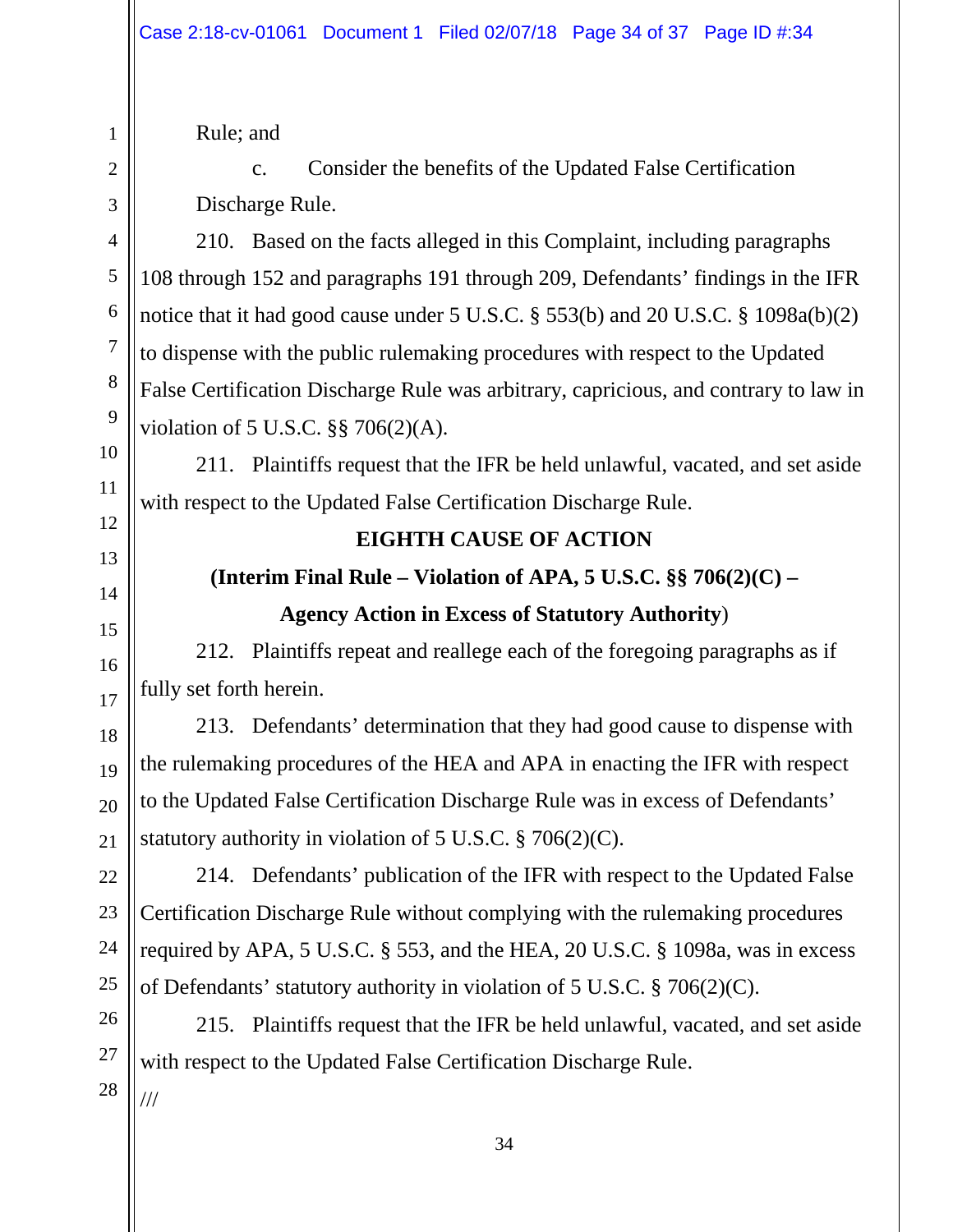# 1 2 3 4 5 6 7 8 9 10 11 12 13 14 15 16 17 18 19 20 21 22 23 24 25 26 27 28

### **PRAYER FOR RELIEF**

WHEREFORE, Plaintiffs respectfully request that this Court enter a judgment and order for relief as follows:

1. Declaring that Defendants' denials of Plaintiffs' false certification discharge applications were arbitrary, capricious, an abuse of discretion, contrary to law, and otherwise not in accordance with the HEA, 20 U.S.C. § 1087(c), in violation of 5 U.S.C. § 706(2);

2. Reversing the Department's final decisions denying Plaintiffs' false certification discharge applications pursuant to 5 U.S.C. § 706(2);

3. Compelling the Secretary, pursuant to 5 U.S.C. § 706(1), to:

a. Cease collection efforts on Plaintiffs' Direct Loans;

b. Discharge the liability on Plaintiffs' Direct Loans; and

c. Grant Plaintiffs all relief authorized by 20 U.S.C.  $\S$  1087(c)(1) and 34 C.F.R. § 685.215;

4. Declaring that under the HEA, 20 U.S.C. § 1087(c), the Department is obligated to discharge the Direct Loan(s) of a borrower and provide the relief authorized by 20 U.S.C. § 1087(c) and 34 C.F.R. § 685.215 whenever the borrower submits an application attesting to the following:

a. The borrower (or the student on whose behalf a parent borrowed) did not have a high school diploma or its equivalent and did not meet alternative financial aid eligibility requirements provided in the HEA; and

b. The postsecondary institution certified the eligibility of the borrower (or the student on whose behalf the parent borrowed) to receive Direct Loans based on a high school graduation status falsified by the school or a high school diploma falsified by the school or a third party to which the school referred the borrower;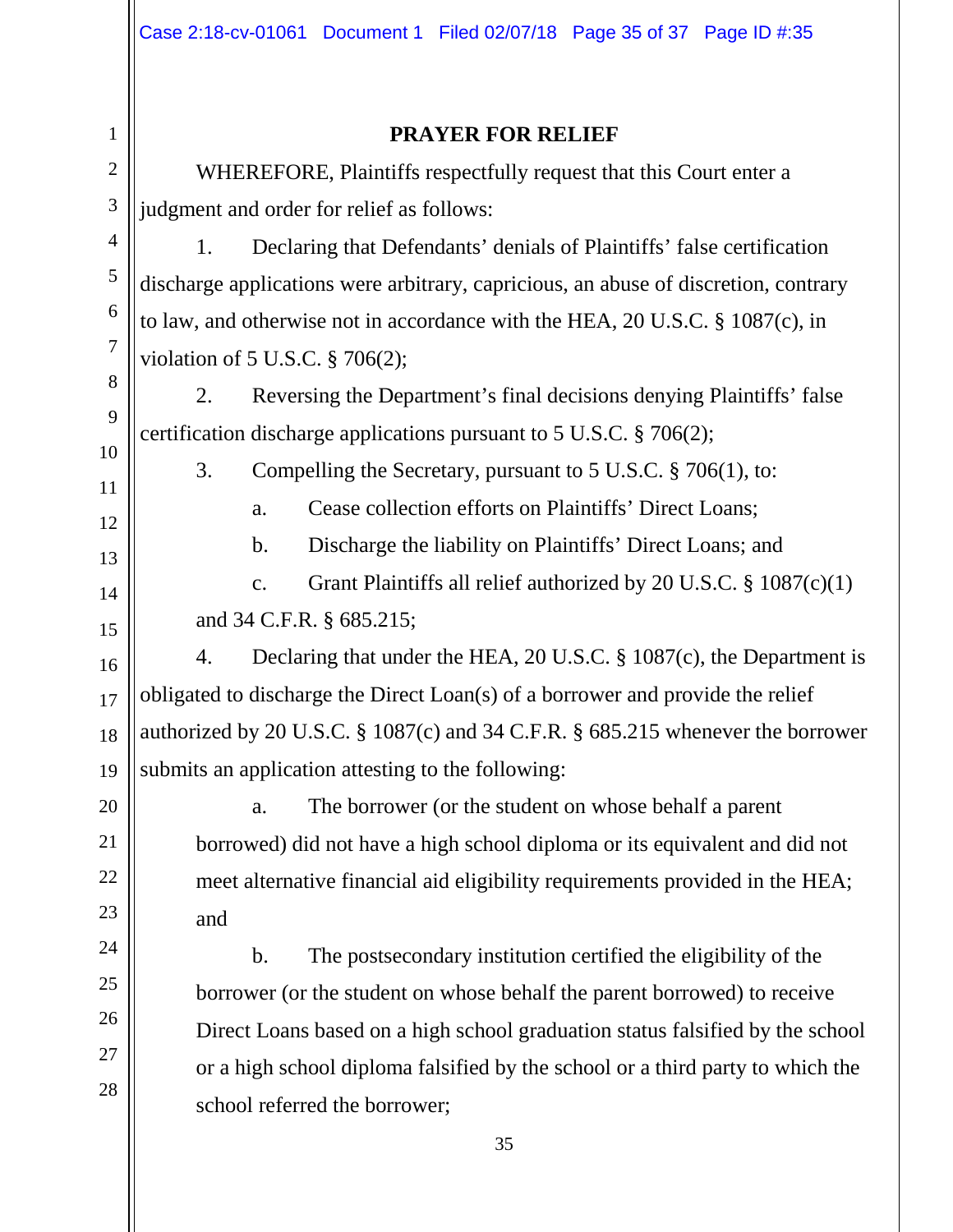5. Declaring unlawful, vacating, and setting aside the First Delay Rule notice and First Delay Rule with respect to the Updated False Certification Discharge Regulation;

6. Declaring unlawful, vacating, and setting aside the Interim Final Rule notice and Interim Final Rule with respect to the Updated False Certification Discharge Regulation;

7. Ordering Defendants to implement the Updated False Certification Discharge Regulation immediately;

8. Ordering Defendants to pay the costs of this action, together with reasonable attorneys' fees, pursuant to the Equal Access to Justice Act, 28 U.S.C. §  $2412(d)(1)(A)$ , as determined by the Court; and